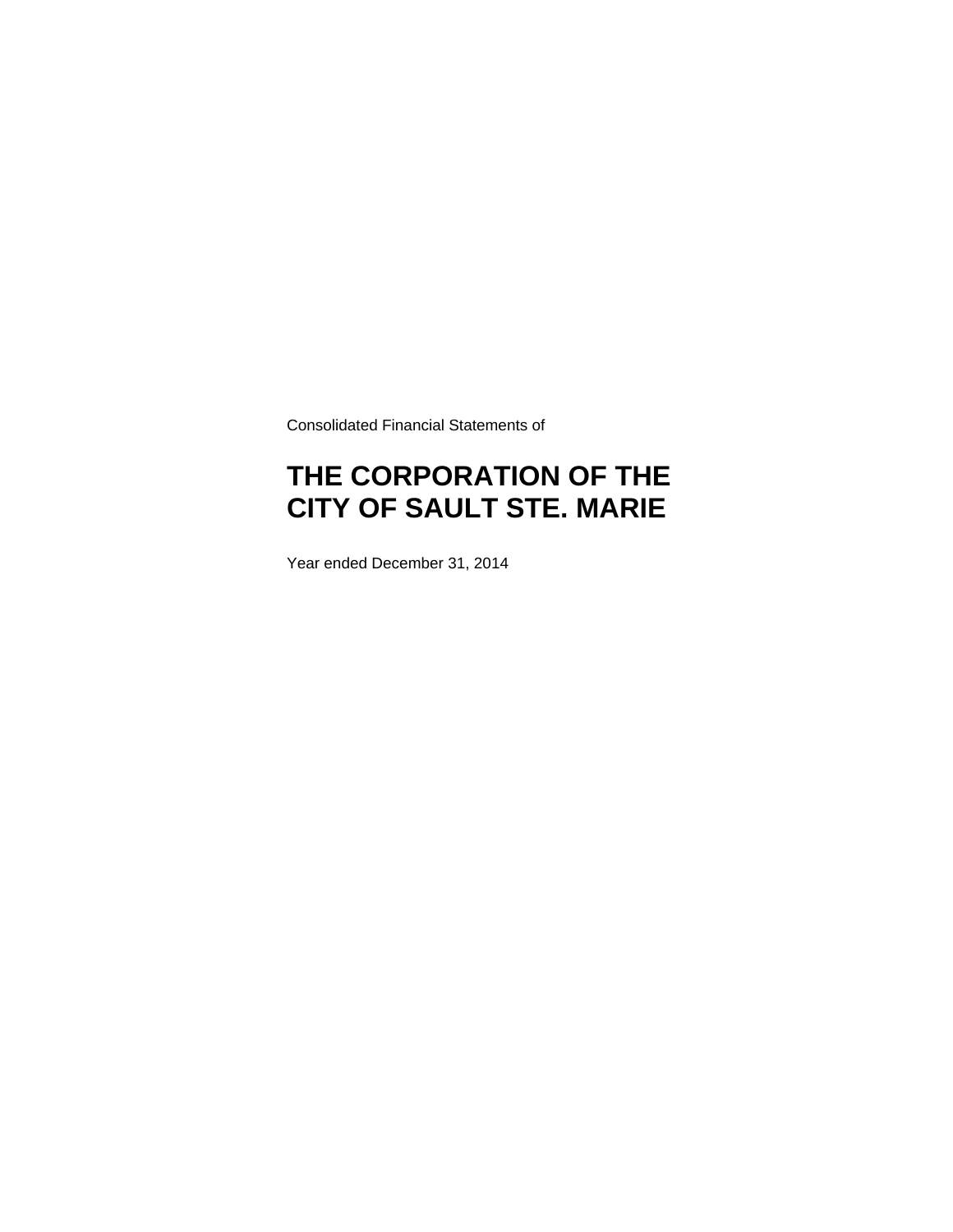Consolidated Financial Statements

Year ended December 31, 2014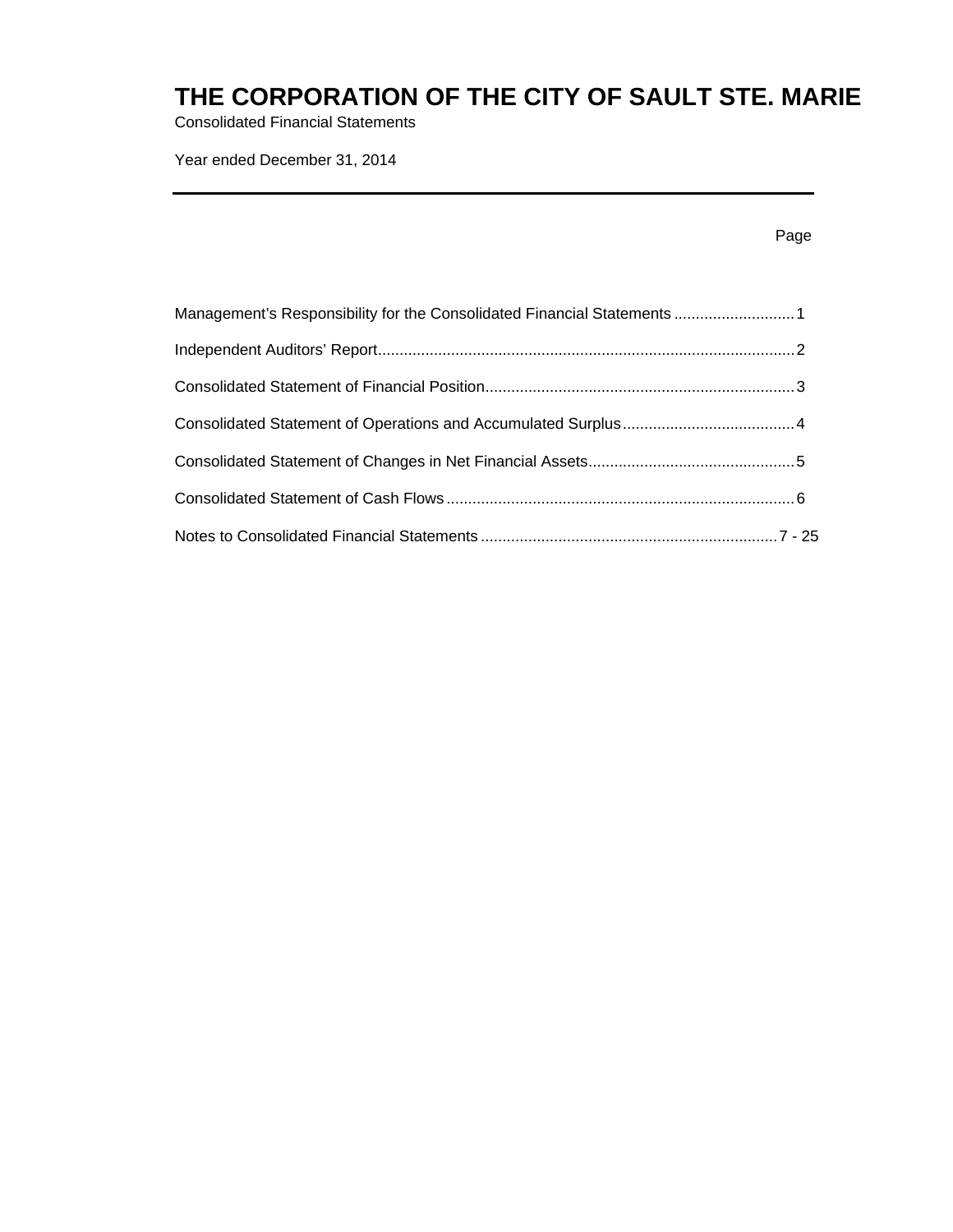

### Management's Responsibility for the Consolidated Financial Statements

The accompanying consolidated financial statements of The Corporation of The City of Sault Ste. Marie (the "City") are the responsibility of the City's management and have been prepared in compliance with legislation, and in accordance with Canadian public sector accounting standards. A summary of the significant accounting policies are described in Note 1 to the consolidated financial statements. The preparation of the consolidated financial statements necessarily involves the use of estimates based on management's judgment, particularly when transactions affecting the current accounting period cannot be finalized with certainty until future periods.

The City's management maintains a system of internal controls designed to provide reasonable assurance that assets are safeguarded, transactions are properly authorized and recorded in compliance with legislative and regulatory requirements, and reliable financial information is available on a timely basis for preparation of the consolidated financial statements. These systems are monitored and evaluated by management.

The Finance Committee meets with management and the external auditors to review the consolidated financial statements and discuss any significant financial reporting or internal control matters prior to their approval of the consolidated financial statements.

The consolidated financial statements have been audited by KPMG LLP, independent external auditors appointed by the City. The accompanying Independent Auditors' Report outlines their responsibilities, the scope of their examination and their opinion on the City's consolidated financial statements.

**Chief Administrative Officer** 

Commissioner of Finance & Treasurer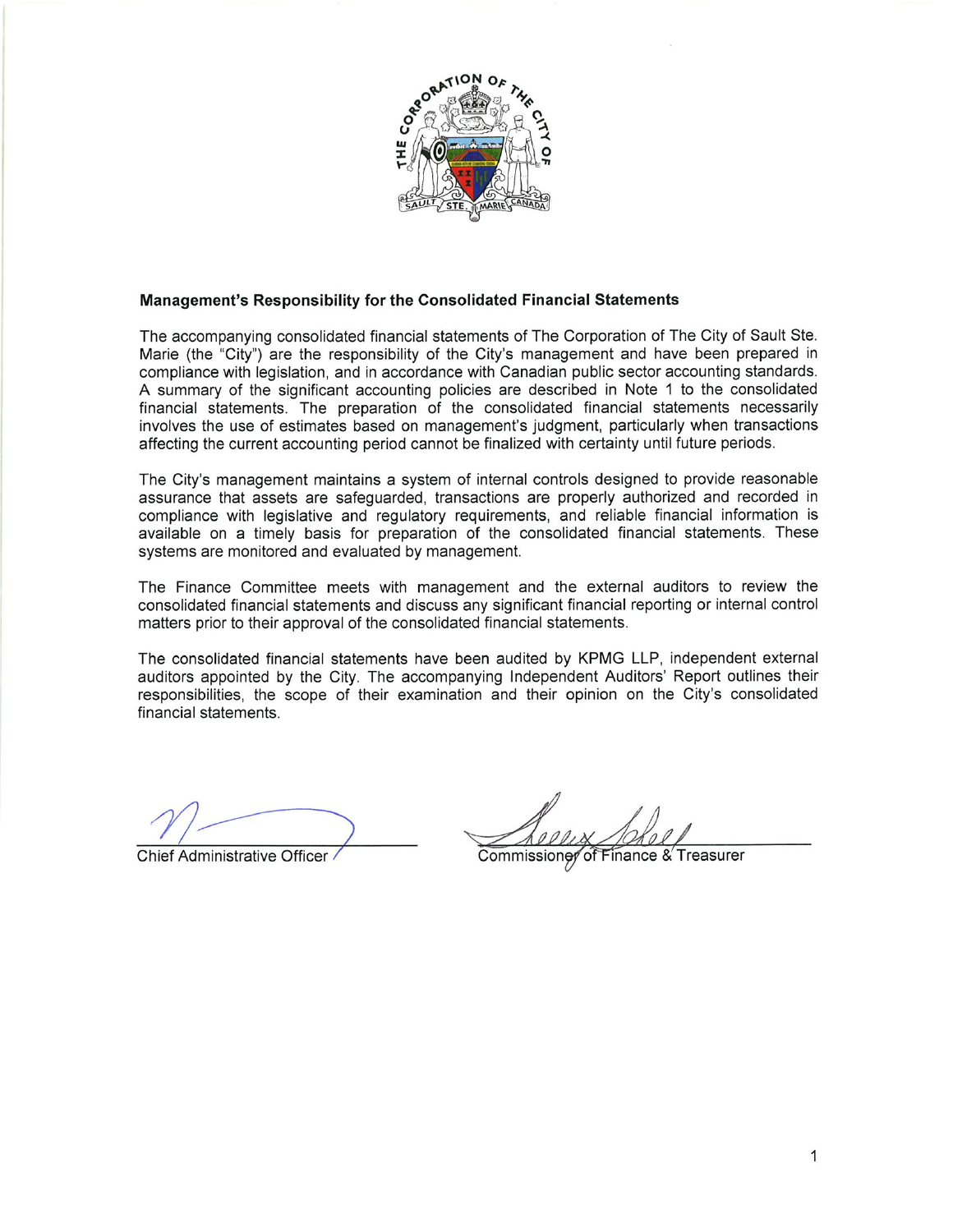

**KPMG LLP** Telephone (705) 949-5811 111 Elgin Street, PO Box 578 Fax (705) 949-0911 Sault Ste. Marie ON P6A 5M6 Internet www.kpmg.ca

### **INDEPENDENT AUDITORS' REPORT**

To the Members of Council, Inhabitants and Ratepayers of The Corporation of The City of Sault Ste. Marie

We have audited the accompanying consolidated financial statements of The Corporation of The City of Sault Ste. Marie (the "City"), which comprise the consolidated statement of financial position as at December 31, 2014, the consolidated statements of operations and accumulated surplus, changes in net financial assets and cash flows for the year then ended, and notes, comprising a summary of significant accounting policies and other explanatory information.

### *Management's Responsibility for the Consolidated Financial Statements*

Management is responsible for the preparation and fair presentation of these consolidated financial statements in accordance with Canadian public sector accounting standards, and for such internal control as management determines is necessary to enable the preparation of consolidated financial statements that are free from material misstatement, whether due to fraud or error.

### *Auditors' Responsibility*

Our responsibility is to express an opinion on these consolidated financial statements based on our audit. We conducted our audit in accordance with Canadian generally accepted auditing standards. Those standards require that we comply with ethical requirements and plan and perform the audit to obtain reasonable assurance about whether the consolidated financial statements are free from material misstatement.

An audit involves performing procedures to obtain audit evidence about the amounts and disclosures in the consolidated financial statements. The procedures selected depend on our judgment, including the assessment of the risks of material misstatement of the consolidated financial statements, whether due to fraud or error. In making those risk assessments, we consider internal control relevant to the entity's preparation and fair presentation of the consolidated financial statements in order to design audit procedures that are appropriate in the circumstances, but not for the purpose of expressing an opinion on the effectiveness of the entity's internal control.An audit also includes evaluating the appropriateness of accounting policies used and the reasonableness of accounting estimates made by management, as well as evaluating the overall presentation of the consolidated financial statements.

We believe that the audit evidence we have obtained is sufficient and appropriate to provide a basis for our audit opinion.

#### *Opinion*

In our opinion, the consolidated financial statements present fairly, in all material respects, the consolidated financial position of the City as at December 31, 2014, and its consolidated results of operations and its consolidated cash flows for the year then ended in accordance with Canadian public sector accounting standards**.** 

 $KPMG$  14P

Chartered Professional Accountants, Licensed Public Accountants

August 10, 2015 Sault Ste Marie, Canada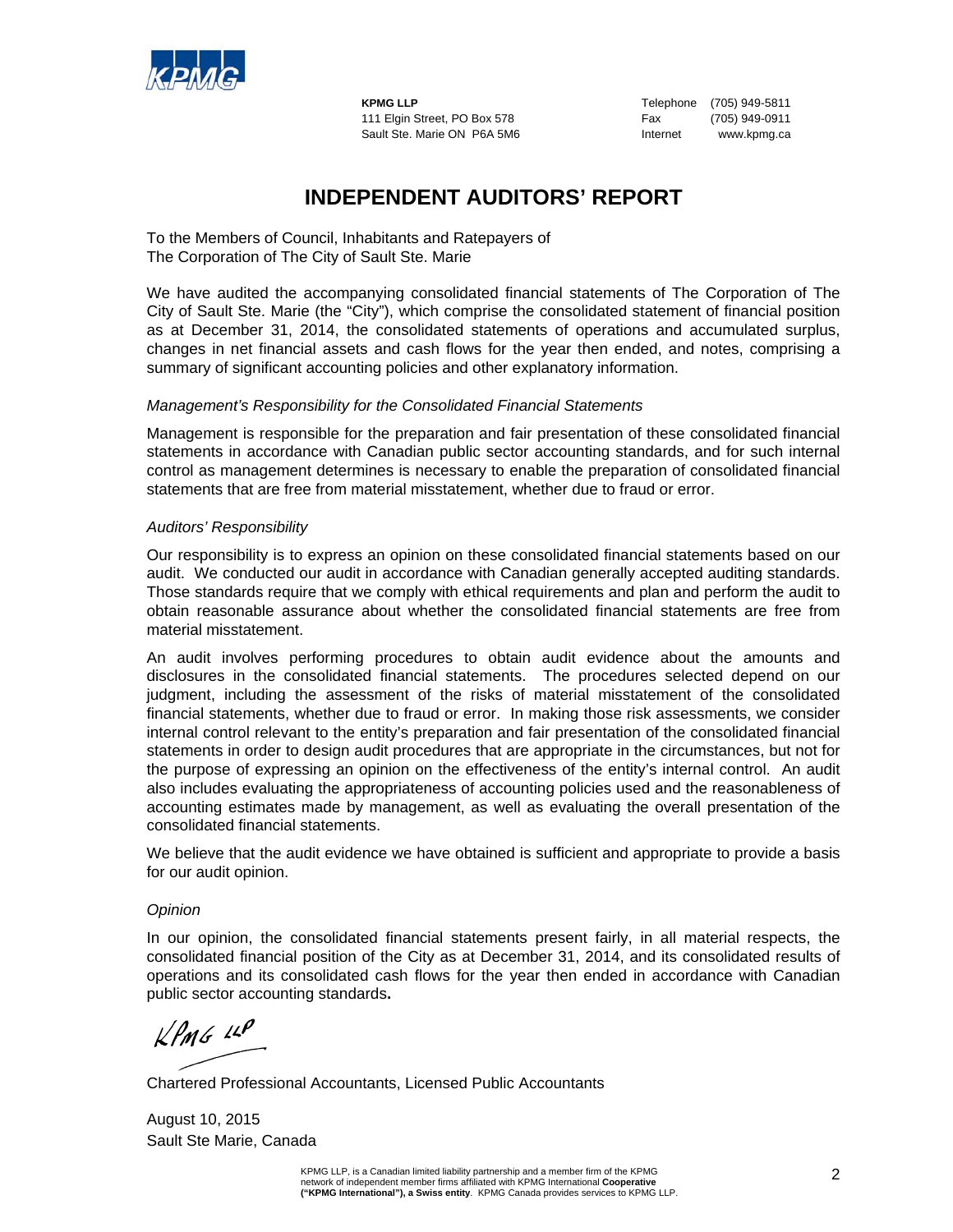Consolidated Statement of Financial Position

December 31, 2014, with comparative information for 2013

|                                                       | 2014              | 2013              |
|-------------------------------------------------------|-------------------|-------------------|
| <b>Financial assets:</b>                              |                   |                   |
| Cash and cash equivalents                             | \$<br>50,176,514  | \$<br>50,329,848  |
| Taxes receivable                                      | 14,156,702        | 15,391,118        |
| Accounts receivable                                   | 12,509,012        | 12,929,854        |
| Other current assets                                  | 268,288           | 159,212           |
| Investment in PUC Inc. (note 5)                       | 70,227,689        | 69,762,661        |
|                                                       | 147,338,205       | 148,572,693       |
| <b>Financial liabilities:</b>                         |                   |                   |
| Accounts payable and accrued liabilities              | 23,834,586        | 25,740,104        |
| Future employee benefit obligations (note 11)         | 37,349,134        | 36,076,467        |
| Deferred revenue (note 3)                             | 1,615,812         | 2,728,744         |
| Landfill closure and post closure liability (note 12) | 20,868,067        | 19,529,708        |
| Net long-term liabilities (note 4)                    | 10,205,145        | 12,466,343        |
|                                                       | 93,872,744        | 96,541,366        |
| Net financial assets                                  | 53,465,461        | 52,031,327        |
| <b>Non-financial assets:</b>                          |                   |                   |
| Tangible capital assets (note 13)                     | 443,338,484       | 430,268,100       |
| Prepaid expenses                                      | 618,835           | 1,406,586         |
| Inventories                                           | 2,392,461         | 2,218,079         |
|                                                       | 446,349,780       | 433,892,765       |
| Contingent liabilities (note 10)                      |                   |                   |
| Accumulated surplus (note 14)                         | \$<br>499,815,241 | \$<br>485,924,092 |

The accompanying notes are an integral part of these consolidated financial statements.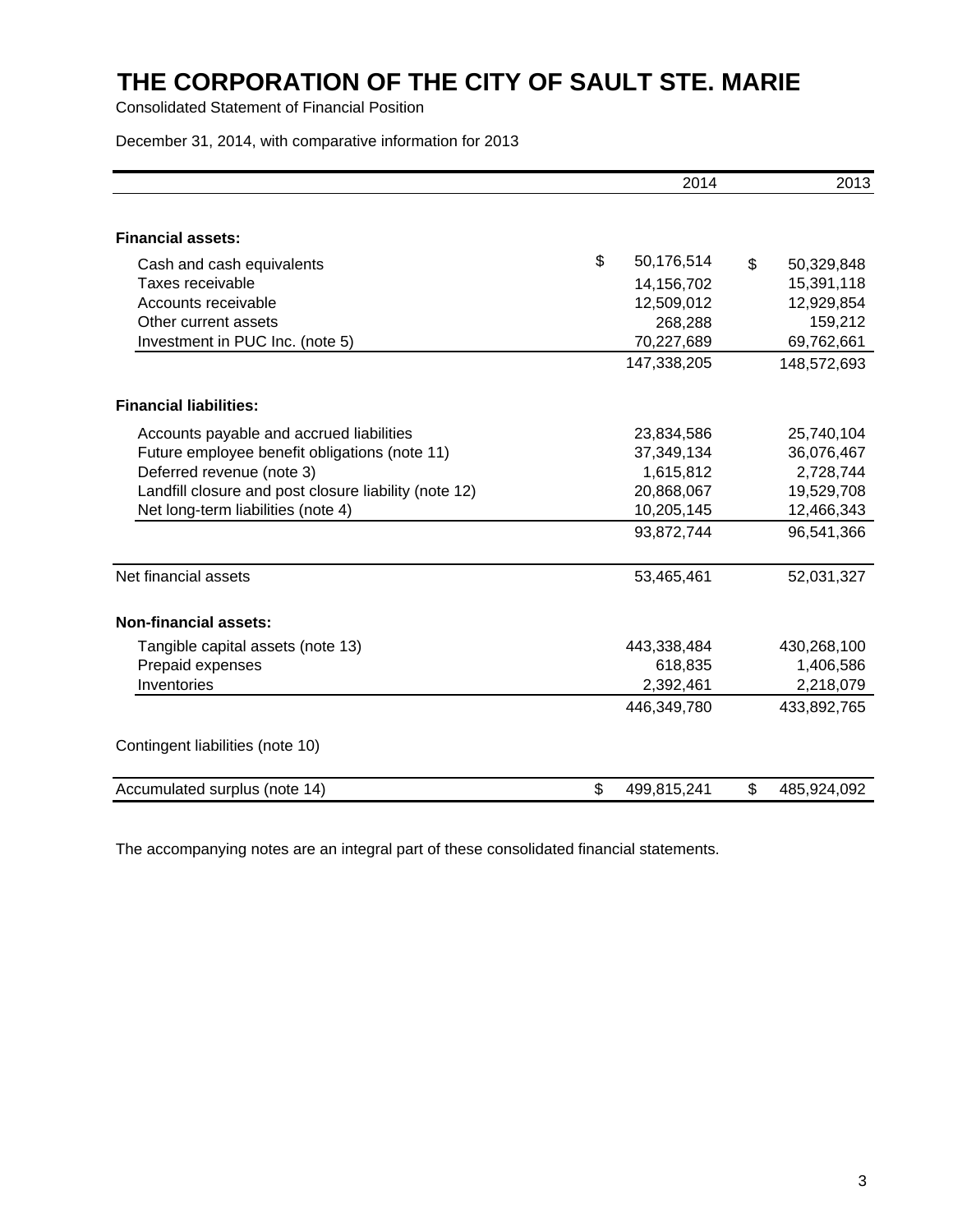Consolidated Statement of Operations and Accumulated Surplus

Year ended December 31, 2014, with comparative information for 2013

|                                             | <b>Budget</b>     | 2014              | 2013 |             |
|---------------------------------------------|-------------------|-------------------|------|-------------|
|                                             | (note 6)          |                   |      |             |
| Revenue:                                    |                   |                   |      |             |
| Property taxation                           | \$<br>102,381,325 | \$<br>102,652,836 | \$   | 102,063,300 |
| Taxation from other governments             | 4,430,690         | 4,345,786         |      | 4,432,020   |
| Fees and user charges                       | 64,087,828        | 60,784,919        |      | 59,128,929  |
| Government grants (note 15)                 | 21,012,455        | 30,732,052        |      | 29,286,923  |
| Investment and interest income              | 5,660,000         | 7,086,760         |      | 6,380,892   |
| Other                                       | 525,835           | 6,489,143         |      | 3,157,067   |
| Gain on disposal of tangible capital assets |                   | 262,134           |      | (53, 379)   |
| PUC Inc. operating results                  |                   | 1,075,108         |      | 1,423,168   |
| <b>Total revenue</b>                        | 198,098,133       | 213,428,738       |      | 205,818,920 |
| Expenses:                                   |                   |                   |      |             |
| General government                          | 14,472,905        | 14,388,249        |      | 14,112,987  |
| <b>Protection services</b>                  | 41,314,054        | 41,730,854        |      | 40,904,960  |
| <b>Transportation services</b>              | 34,209,270        | 41,582,255        |      | 39,561,250  |
| <b>Environmental services</b>               | 25,429,889        | 28,758,855        |      | 25,354,052  |
| <b>Health services</b>                      | 7,893,830         | 7,549,439         |      | 7,591,354   |
| Social and family services                  | 25,967,041        | 25,210,215        |      | 25,783,578  |
| Social housing                              | 2,022,670         | 2,151,208         |      | 2,277,901   |
| Planning and development                    | 3,333,100         | 3,974,978         |      | 4,563,974   |
| Recreation and cultural services            | 15,246,724        | 15,285,482        |      | 15,271,264  |
| Contribution to new hospital construction   | 693,000           | 693,000           |      | 2,100,000   |
| Amortization of tangible capital assets     | 18,213,054        | 18,213,054        |      | 17,580,207  |
| <b>Total expenses</b>                       | 188,795,537       | 199,537,589       |      | 195,101,527 |
| <b>Annual surplus</b>                       | 9,302,596         | 13,891,149        |      | 10,717,393  |
| Accumulated surplus, beginning of year      | 485,924,092       | 485,924,092       |      | 475,206,699 |
| Accumulated surplus, end of year            | \$<br>495,226,688 | \$<br>499,815,241 | \$   | 485,924,092 |

The accompanying notes are an integral part of these consolidated financial statements.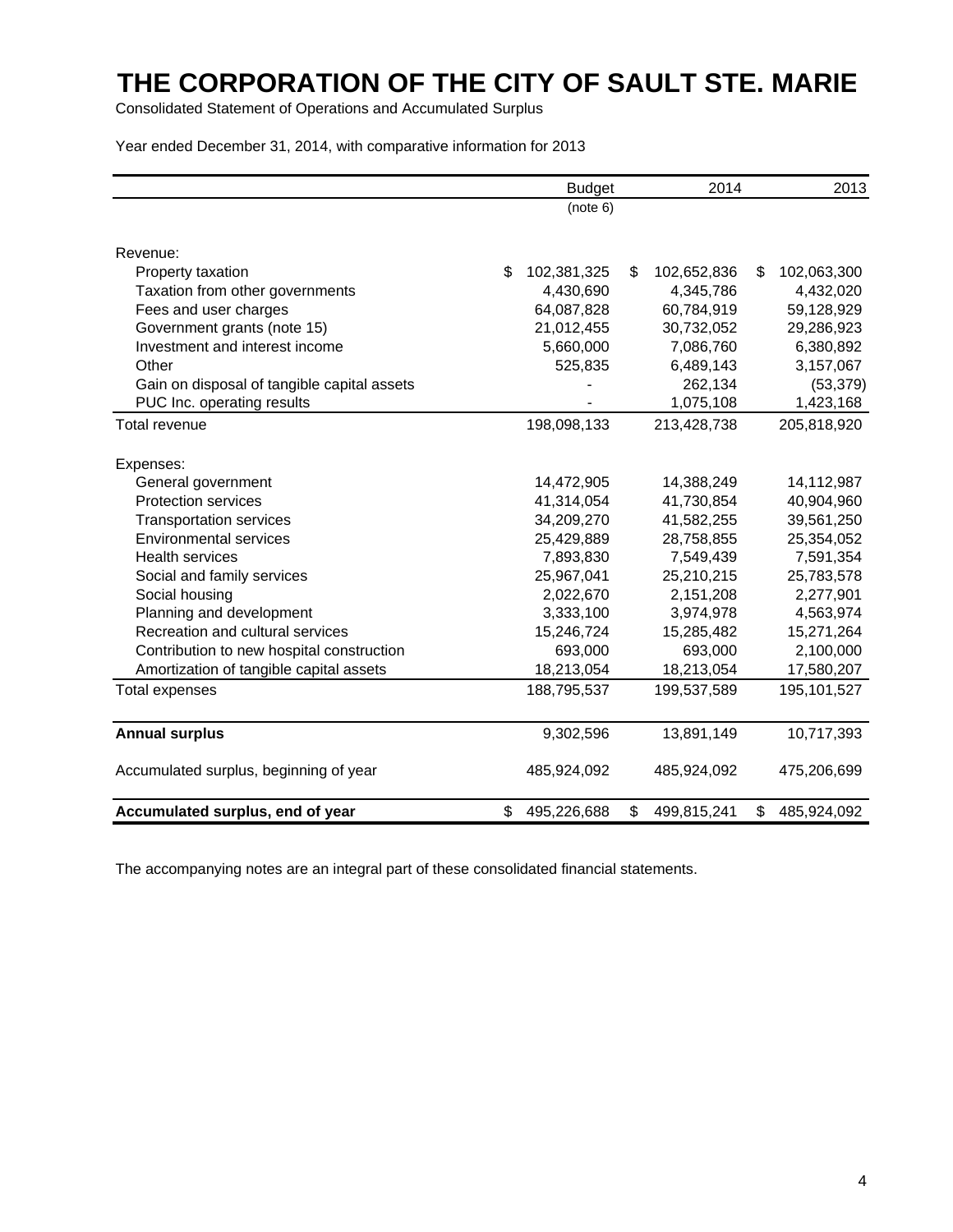Consolidated Statement of Change in Net Financial Assets

Year ended December 31, 2014, with comparative information for 2013

|                                                | <b>Budget</b><br>2014 |              |    |              | 2013             |
|------------------------------------------------|-----------------------|--------------|----|--------------|------------------|
|                                                |                       | (note 6)     |    |              |                  |
|                                                |                       |              |    |              |                  |
| Annual surplus                                 | \$                    | 9,302,596    | \$ | 13,891,149   | \$<br>10,717,393 |
| Acquisition of tangible capital assets         |                       | (20,002,338) |    | (31,628,778) | (21, 299, 459)   |
| Amortization of tangible capital assets        |                       | 18,213,054   |    | 18,213,054   | 17,580,207       |
| Loss (gain) on sale of tangible capital assets |                       |              |    | (262, 134)   | 53,379           |
| Proceeds on sale of tangible capital assets    |                       |              |    | 607,474      | 58,217           |
|                                                |                       | 7,513,312    |    | 820,765      | 7,109,737        |
| Change in prepaid supplies                     |                       |              |    | 787,751      | (11, 445)        |
| Change in inventories of supplies              |                       |              |    | (174,382)    | (114,600)        |
| Change in net financial assets                 |                       | 7,513,312    |    | 1,434,134    | 6,983,692        |
| Net financial assets, beginning of year        |                       | 52,031,327   |    | 52,031,327   | 45,047,635       |
| Net financial assets, end of year              | \$.                   | 59,544,639   | \$ | 53,465,461   | \$<br>52,031,327 |

The accompanying notes are an integral part of these consolidated financial statements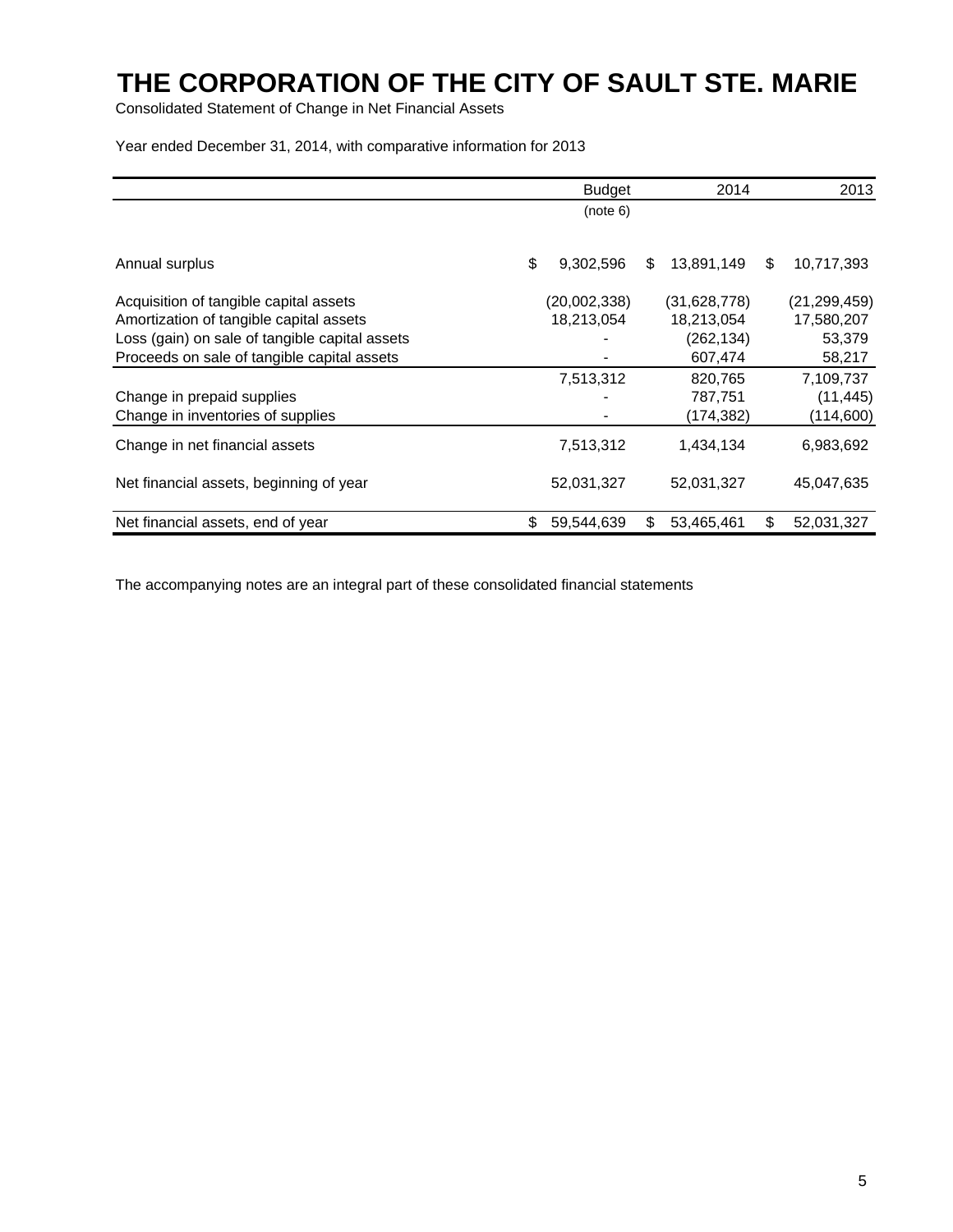Consolidated Statement of Cash Flows

Year ended December 31, 2014, with comparative information for 2013

|                                                       | 2014             | 2013             |
|-------------------------------------------------------|------------------|------------------|
| Cash provided by (used in):                           |                  |                  |
| Operating activities:                                 |                  |                  |
| Annual surplus                                        | \$<br>13,891,149 | \$<br>10,717,393 |
| Items not involving cash:                             |                  |                  |
| Amortization of tangible capital assets               | 18,213,054       | 17,580,207       |
| Loss (gain) on sale of tangible capital assets        | (262, 134)       | 53,379           |
| Developers contributions of tangible capital assets   | (2,798,682)      | (916, 706)       |
| Change in future employee benefit obligations         | 1,272,667        | 3,013,918        |
| Change in landfill closure and post-closure liability | 1,338,359        | 791,897          |
| PUC Inc. operating results                            | (1,075,108)      | (1,423,168)      |
| Change in non-cash assets and liabilities:            |                  |                  |
| Taxes receivable                                      | 1,234,416        | (7, 149, 596)    |
| Accounts receivable                                   | 153,104          | 1,428,111        |
| Other current assets                                  | (116, 631)       | 11,543           |
| Prepaid expenses                                      | 795,307          | (13, 492)        |
| Inventories                                           | (174, 382)       | (114,600)        |
| Accounts payable and accrued liabilities              | (1,637,785)      | 2,378,291        |
| Deferred revenue                                      | (1, 112, 931)    | (768, 079)       |
| Temporary advances from trust funds                   |                  | (336, 488)       |
|                                                       | 29,720,404       | 25,252,610       |
| Capital activities:                                   |                  |                  |
| Proceeds on sale of tangible capital assets           | 607,475          | 58,217           |
| Cash used to acquire tangible capital assets          | (28, 830, 096)   | (20, 382, 753)   |
|                                                       | (28, 222, 621)   | (20, 324, 536)   |
| Investing activities:                                 |                  |                  |
| Dividends received from PUC Inc.                      | 610,080          | 610,080          |
| Financing activities:                                 |                  |                  |
| Repayment of long-term liabilities                    | (2,261,197)      | (2, 103, 131)    |
| Net change in cash                                    | (153, 334)       | 3,435,023        |
| Cash and cash equivalents, beginning of year          | 50,329,848       | 46,894,825       |
| Cash and cash equivalents, end of year                | \$<br>50,176,514 | \$<br>50,329,848 |

The accompanying notes are an integral part of these consolidated financial statements.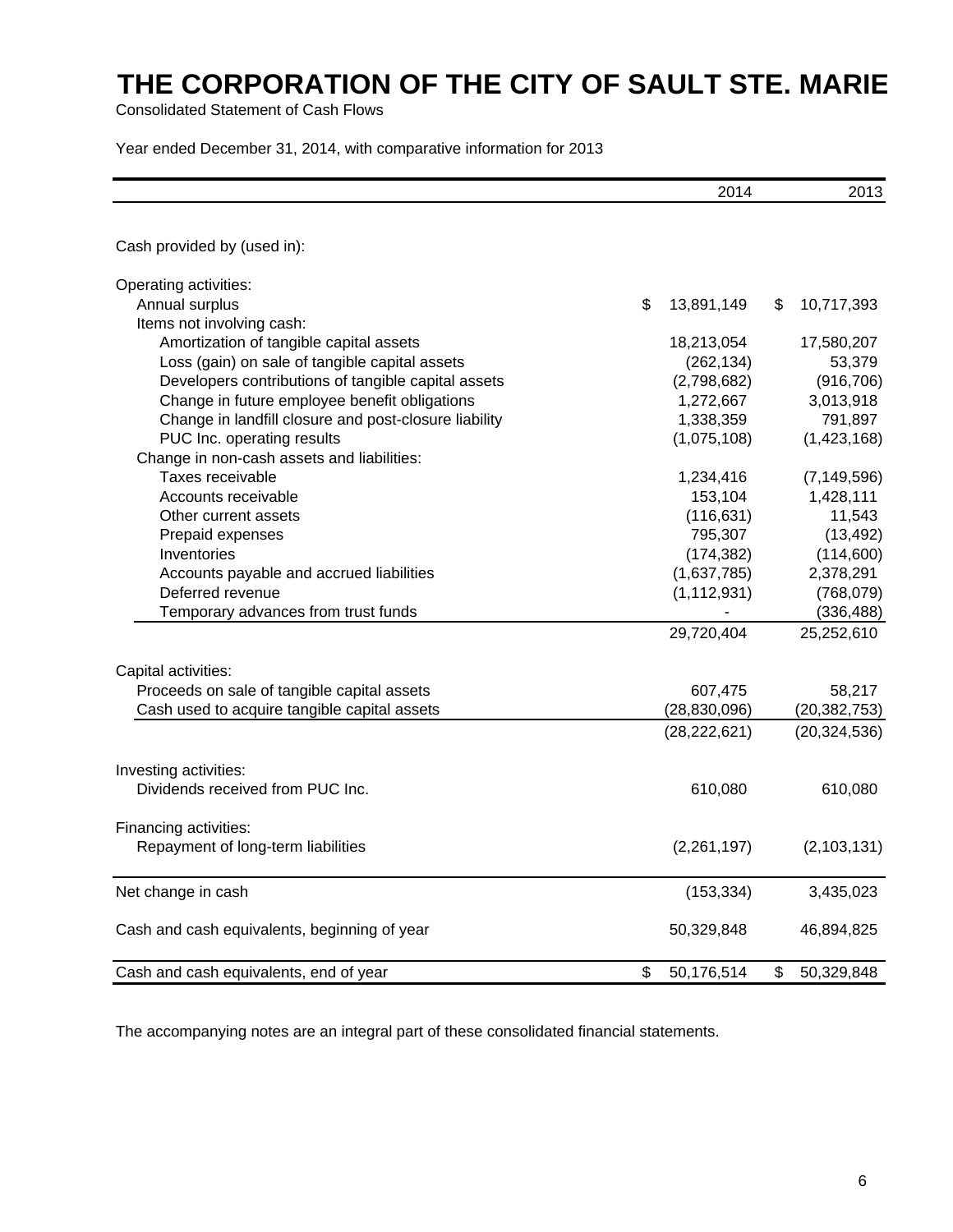Notes to Consolidated Financial Statements

Year ended December 31, 2014

The City of Sault Ste. Marie (the "City") is a municipality that was created on April 16, 1912 pursuant to the Municipal Act. The City provides municipal services such as police, fire, public works, planning, parks and recreation, library and other general government operations.

#### **1. Significant accounting policies:**

The consolidated financial statements of the City are prepared by management in accordance with Canadian generally accepted accounting principles for governments as recommended by the Public Sector Accounting Board ("PSAB") of the Chartered Professional Accountants of Canada. Significant accounting policies adopted by the City are as follows:

- (a) Basis of consolidation:
	- (i) Consolidated entities

 The consolidated financial statements reflect the assets, liabilities, revenues and expenses of the reporting entity. The reporting entity is comprised of all organizations, committees and local boards accountable for the administration of their financial affairs and resources to the City and which are owned or controlled by the City except for the City's government business enterprises which are accounted for on the modified equity basis of accounting.

These entities and organizations include:

 Sault Ste. Marie Police Services Board City of Sault Ste. Marie Public Utilities Commission Sault Ste. Marie Public Library

 Interdepartmental and inter-organizational transactions and balances between these entities and organizations have been eliminated.

(ii) Investment in Government Business Enterprises

The City's investment in PUC Inc. and PUC Services Inc. is accounted for on a modified equity basis, consistent with Canadian generally accounting principles as recommended by PSAB for investments in government business enterprises. On December 31, 2010 PUC Inc. was restructured creating two separate companies: PUC Inc and PUC Services Inc. Previous to the restructuring, PUC Services Inc. was owned by PUC Inc. and thus included in the consolidated financial statements of PUC Inc. Under the modified equity basis, PUC Inc.'s and PUC Services Inc.'s accounting policies are not adjusted to conform with those of the municipality and inter-organizational transactions and balances are not eliminated. The City recognizes its equity interest in the annual income or loss of PUC Inc. and PUC Services Inc. in its consolidated statement of operations with a corresponding increase or decrease in its investment asset account. Any dividends that the City may receive from PUC Inc. and PUC Services Inc. will be reflected as reductions in the investment asset account.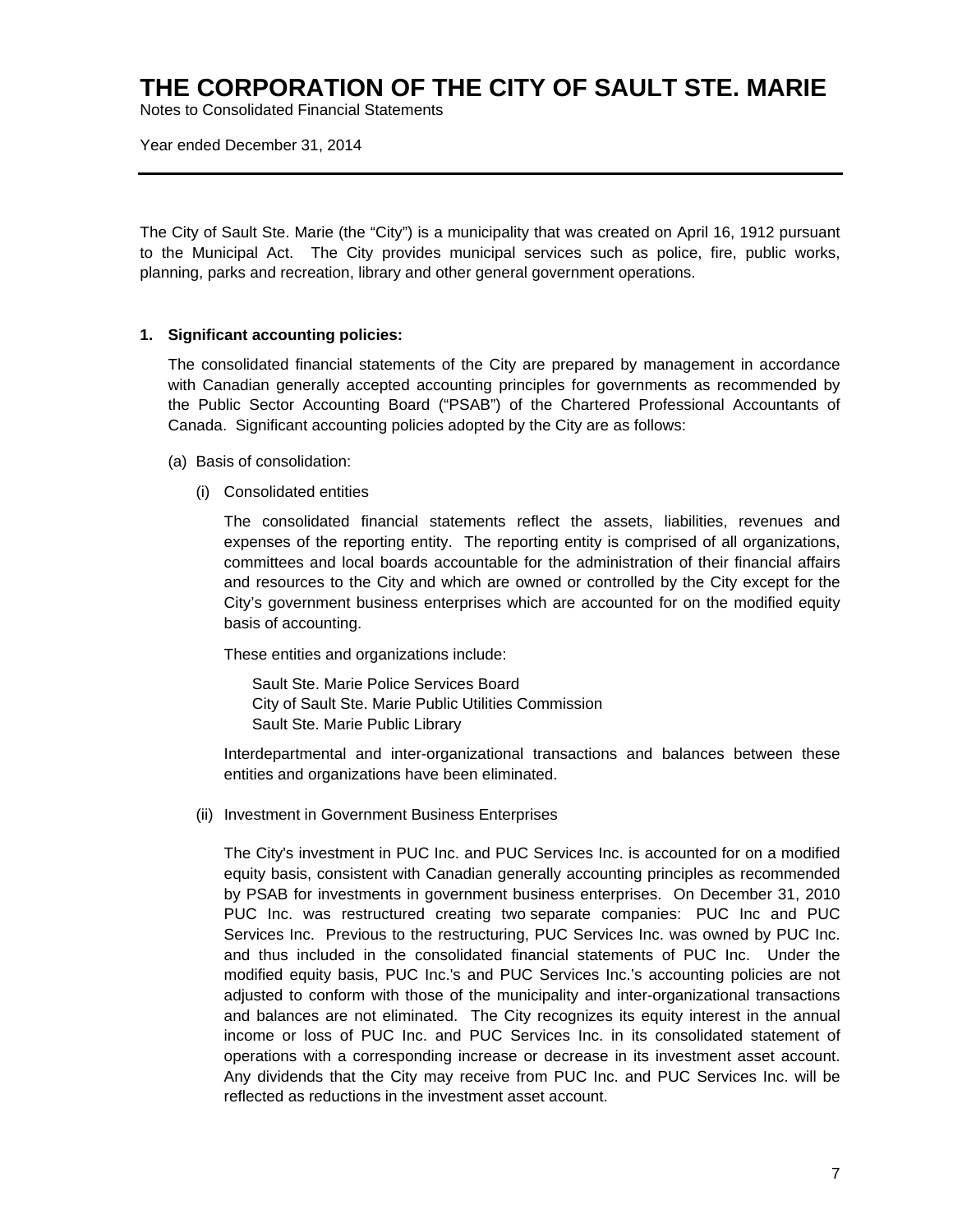Notes to Consolidated Financial Statements

Year ended December 31, 2014

#### **1. Summary of significant accounting policies (continued):**

(iii) Related entities:

 The consolidated financial statements do not reflect the assets, liabilities, sources of financing, expenses and the activities of the following Boards and enterprises which are not under the control of Council.

 Algoma Health Unit District of Sault Ste. Marie Social Services Administration Board Board of Management of Queenstown Sault Ste. Marie Public Region Conservation Authority

(iv) Trust funds:

Trust funds and their related operations administered by the City are not included in the consolidated financial statements.

(b) Basis of accounting:

The City follows the accrual method of accounting for revenues and expenses. Revenues are normally recognized in the year in which they are earned and measurable. Expenses are recognized as they are incurred and measurable as a result of receipt of goods or services and/or the creation of a legal obligation to pay.

(c) Revenue recognition:

The City prepared tax billings based on assessment rolls issued by the Municipal Property Assessment Corporation, in accordance with rates established and approved annually by Council and the Province of Ontario. Taxation revenue is recognized in the period in which the taxes are levied.

Government transfers are recognized in the period in which the events giving rise to the transfer occurred, provided that the transfer is authorized and the amount can be reasonably estimated. Government grants are recognized when approved to the extent the related expenditures have been incurred and collection can be reasonably assured.

User fees and other revenues are recognized when the services are performed or goods are delivered, collection of the relevant receivable is probable, persuasive evidence of an arrangement exists and fees are fixed or determinable. Amounts received for future services are deferred until the service is provided.

(d) Temporary investments:

Temporary investments are recorded at the lower of cost and market value.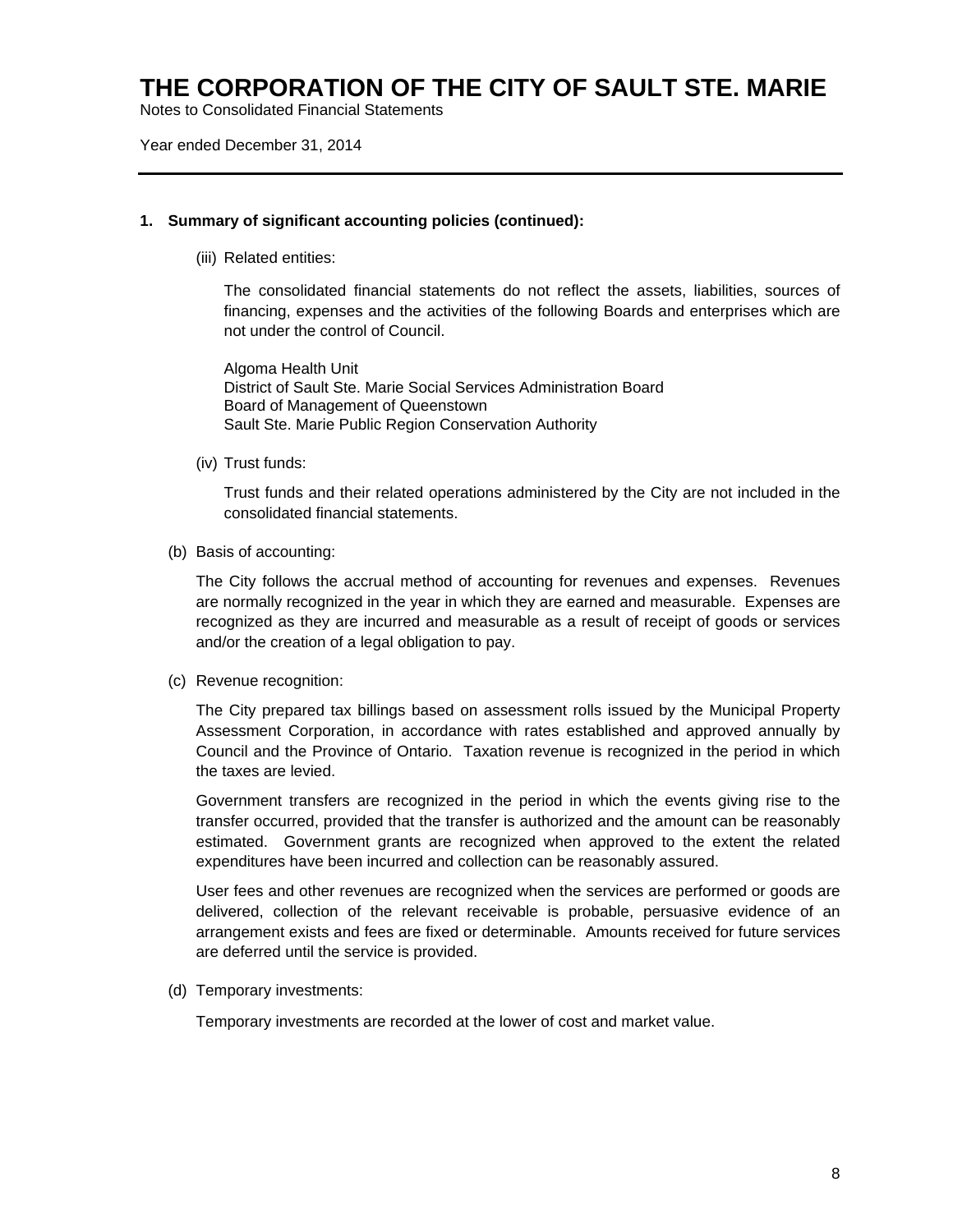Notes to Consolidated Financial Statements

Year ended December 31, 2014

#### **1. Significant accounting policies (continued):**

(e) Inventories:

Inventories held for resale are stated at the lower of cost and net realizable value, while inventories of supplies are stated at lower of cost and replacement value.

(f) Deferred revenue:

Deferred revenues represent licenses, permits and other fees which have been collected, but for which the related services or inspections have yet to be performed. These amounts will be recognized as revenues in the fiscal year the services are performed.

(g) Non-financial assets:

 Non-financial assets are not available to discharge existing liabilities and are held for use in the provision of services. They have useful lives extending beyond the current year and are not intended for sale in the ordinary course of operations.

i. Tangible capital assets:

Tangible capital assets are recorded at cost which includes amounts that are directly attributable to acquisition, construction, development or betterment of the asset. The cost, less (if applicable) residual value of the tangible capital assets excluding land, are amortized on a straight-line basis over their estimated useful lives as follows:

| Asset                               | Useful Life - Years |
|-------------------------------------|---------------------|
|                                     |                     |
| Landfill and land improvements      | $10 - 30$ years     |
| Buildings and building improvements | 10 - 60 years       |
| Vehicles                            | 3 - 15 years        |
| Machinery and equipment             | 5 - 25 years        |
| Infrastructure                      | 15 - 100 years      |

Half year amortization is charged in the year of acquisition and in the year of disposal. Assets under construction are not amortized until the asset is available for productive use.

ii. Contributions for tangible capital assets

Tangible capital assets received as contributions are recorded at their fair value at the date of receipt and also recorded as revenue.

iii. Leased tangible capital assets

Leases which transfer substantially all of the benefits and risks incidental to ownership of property are accounted for as leased tangible capital assets. All other leases are accounted for as operating leases and the related payments are charged to expenses as incurred.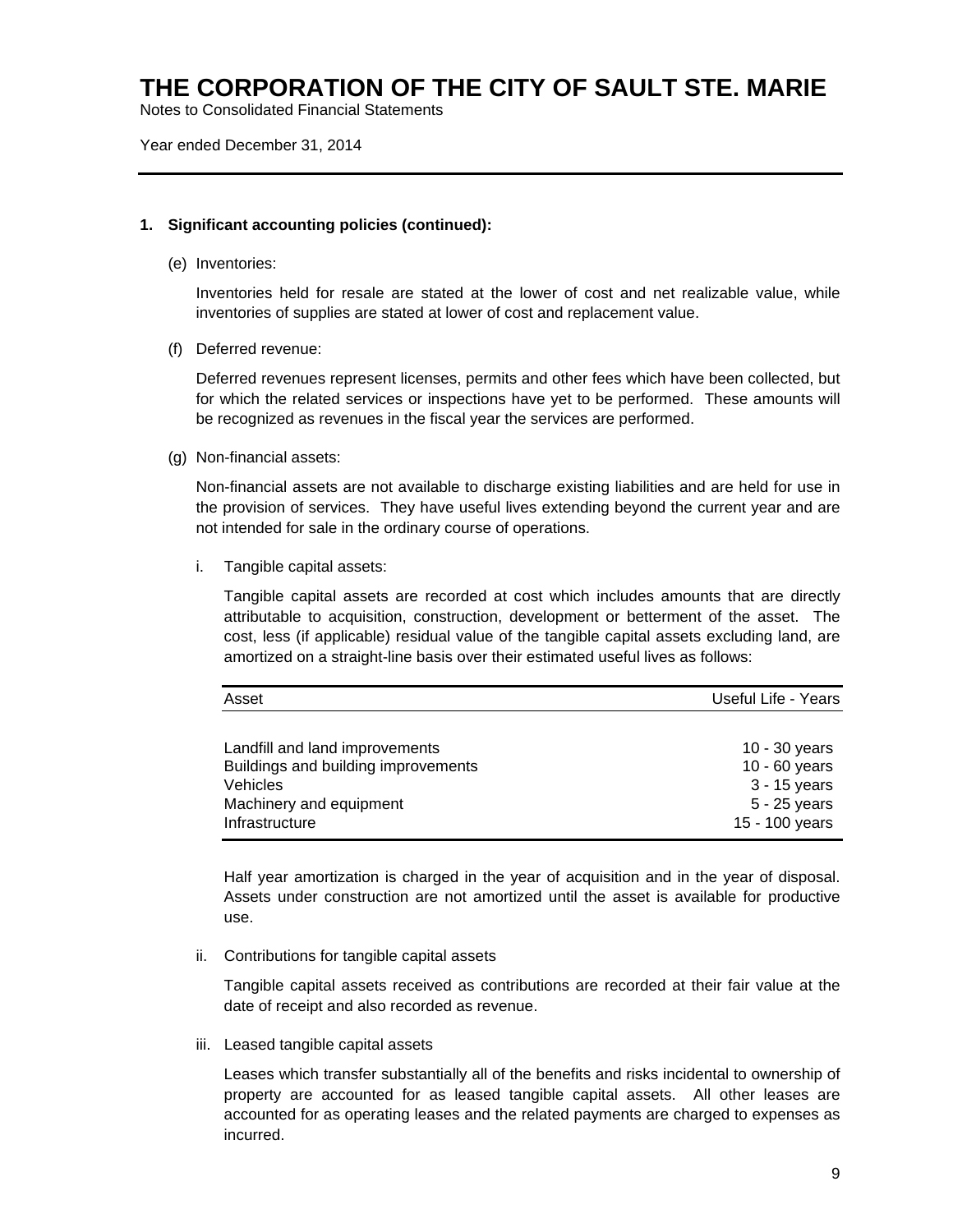Notes to Consolidated Financial Statements

Year ended December 31, 2014

#### **1. Significant accounting policies (continued):**

(h) Use of estimates:

The preparation of consolidated financial statements in conformity with Canadian public sector accounting standards requires management to make estimates and assumptions that affect the reported amounts of assets and liabilities and disclosure of contingent assets and liabilities at the date of the financial statements, and the reported amounts of revenues and expenses during the reporting period. Significant estimates include assumptions used in estimating provisions for accrued liabilities, landfill liability and in performing actuarial valuations of employee future benefits.

In addition, the City's implementation of the Public Sector Accounting Handbook PS3150 has required management to make estimates of historical cost and useful lives of tangible capital assets.

Actual results could differ from these estimates.

- (i) Employee future benefits:
	- i. The City provides certain benefits which will require funding in future periods. These benefits include sick leave, benefits under the Workplace Safety and Insurance Board ("WSIB") Act, and life insurance, extended health and dental benefits for early retirees.

 The costs of sick leave, benefits under the Workplace Safety and Insurance Board Act and life insurance, extended health and dental benefits are actuarially determined using management's best estimate of salary escalation, accumulated sick days at retirement, insurance and health care cost trends, long-term inflation rates and discount rates.

 For self-insured retirement and other employee future benefits that vest or accumulated over the periods of service provided by employees, such as retirement gratuities, compensated absences and health, dental and life insurance benefits for retirees, the cost is actuarially determined using the projected benefits method prorated on service. Under this method, the benefit costs are recognized over the expected average service life of the employee group. Any actuarial gains and losses related to the past service of employees are amortized over the expected average remaining service life of the employee group.

 For those self-insured benefit obligations that arise from specific events that occur from time to time, such as obligations for workers' compensation and life insurance and health care benefits for those on disability leave, the cost is recognized immediately in the period the events occur. Any actuarial gains and losses that are related to these benefits are recognized immediately in the period they arise.

ii. The costs of multi-employer defined contribution pension plan benefits, such as the Ontario Municipal Employees Retirement System ("OMERS") pensions, are the employer's contributions due to the plan in the period.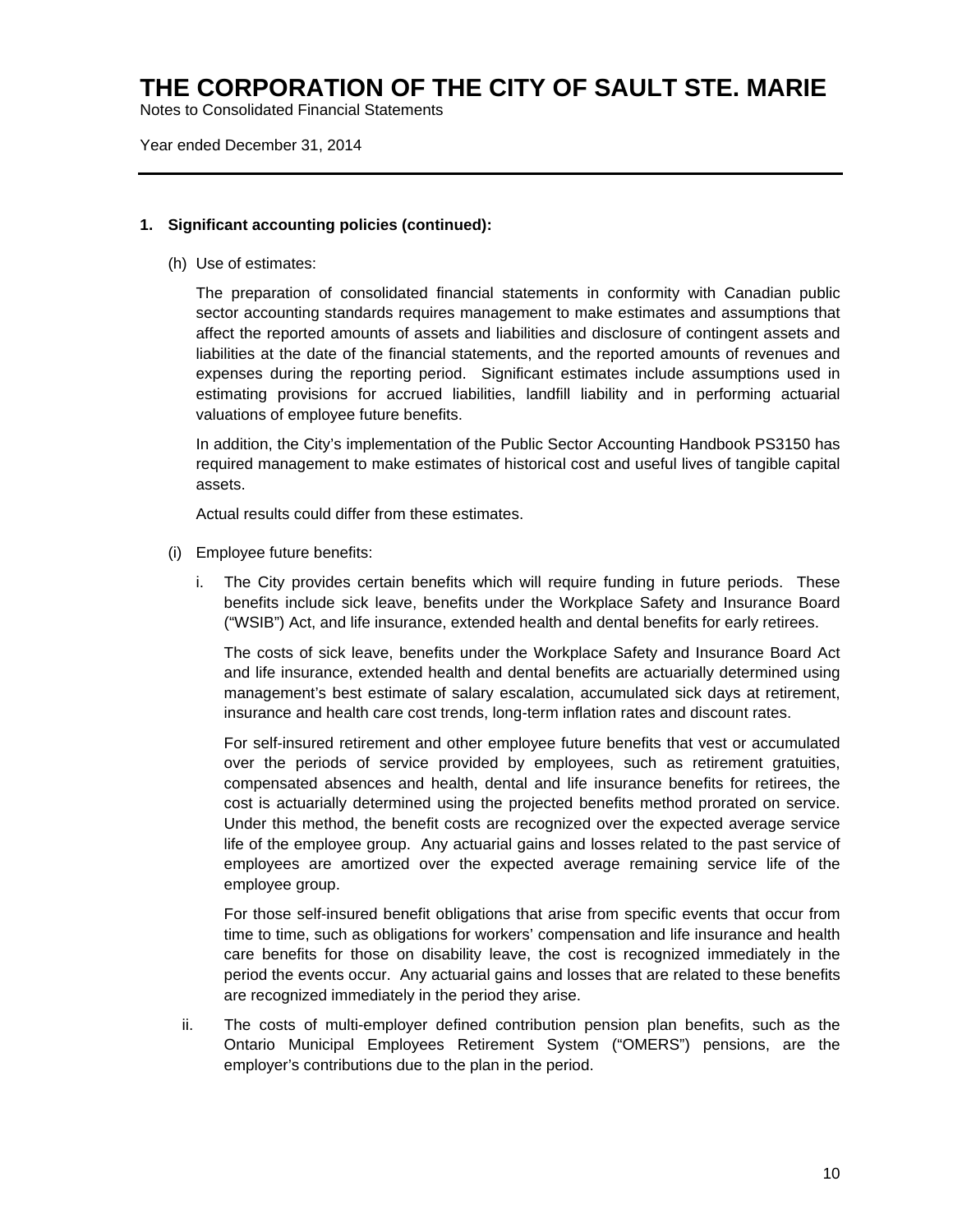Notes to Consolidated Financial Statements

Year ended December 31, 2014

### **1. Significant accounting policies (continued):**

(j) Landfill liability:

The liability for closure of operational sites and post-closure care has been recognized based on estimated future expenses, estimated inflation and the usage of the site's capacity during the year.

### **2. Tax revenues:**

Property tax billings are prepared by the City based on an assessment roll prepared by the Municipal Property Assessment Corporation ("MPAC"), an agency of the Ontario government. All assessed property values in the City were reviewed and new values established based on a common valuation date which was used by the City in computing the property tax bills for 2014. However, the property tax revenue and tax receivables of the City are subject to measurement uncertainty as a number of significant appeals submitted by ratepayers have yet to be heard.

The City has established an allowance for tax appeals and other items in the amount of \$2,228,000 (2013 - \$2,343,012). Any supplementary billing adjustments made necessary by the determination of such changes will be recognized in the fiscal year they are determined.

#### **3. Deferred revenue:**

The balances in the deferred revenue of the City consist of:

|                           | 2014          | 2013         |
|---------------------------|---------------|--------------|
| Development charges act   | 371,923<br>\$ | 364,534<br>S |
| <b>Provincial Gas Tax</b> | 52,613        | 112,943      |
| <b>Federal Gas Tax</b>    |               | 572,990      |
| Parkland                  | 512,029       | 504,038      |
| Building permits Bill 124 | 679,247       | 1,174,239    |
|                           | 1,615,812     | \$2,728,744  |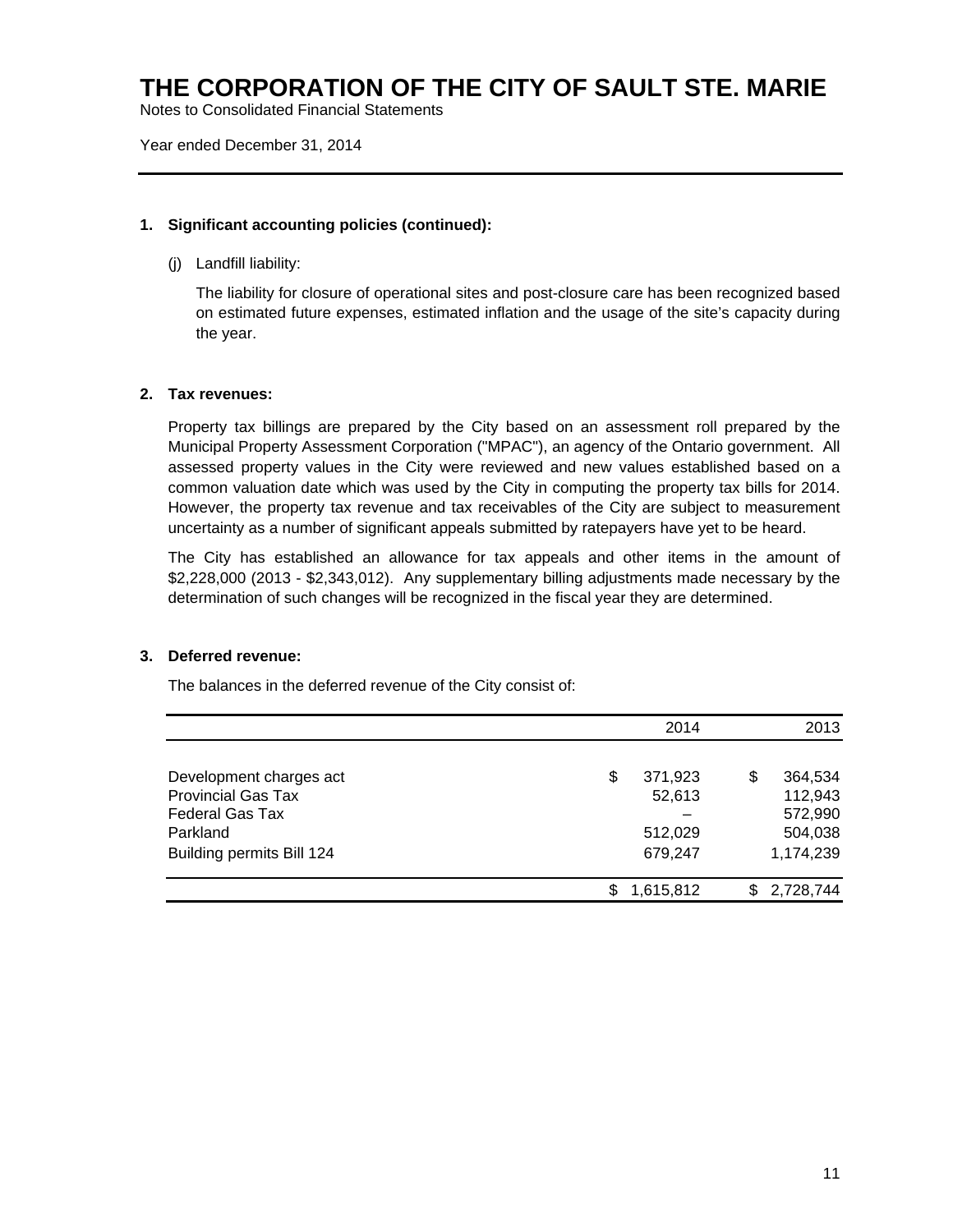Notes to Consolidated Financial Statements

Year ended December 31, 2014

### **3. Deferred revenue (continued):**

Continuity of deferred revenue is as follows:

|                                                                                                                         | 2014                                                        | 2013                                                         |
|-------------------------------------------------------------------------------------------------------------------------|-------------------------------------------------------------|--------------------------------------------------------------|
| Balance, beginning of year:                                                                                             |                                                             |                                                              |
| Development charges act<br><b>Provincial Gas Tax</b><br><b>Federal Gas Tax</b><br>Parkland<br>Building permits Bill 124 | \$<br>364,534<br>112,943<br>572,990<br>504,038<br>1,174,239 | \$<br>357,703<br>61,183<br>1,436,590<br>429,617<br>1,211,730 |
|                                                                                                                         | 2,728,744                                                   | 3,496,823                                                    |
| Other revenue<br>Interest earned                                                                                        | 69,755<br>45,623                                            | 75,194<br>39,284                                             |
| Total revenue                                                                                                           | 115,378                                                     | 144,478                                                      |
| Contributions deferred<br>Contributions used                                                                            | (1,228,310)                                                 | 44,450<br>(927,007)                                          |
| Balance, end of year                                                                                                    | \$<br>1,615,812                                             | 2,728,744<br>\$                                              |

### **4. Net long-term liabilities:**

|                                                  | 2014         | 2013         |
|--------------------------------------------------|--------------|--------------|
| Total long-term liabilities incurred by the City | \$10,205,145 | \$12,466,343 |

Principal repayments recoverable over the next five years are as follows:

| 2015 | S. | 1,211,136 |
|------|----|-----------|
| 2016 |    | 1,282,036 |
| 2017 |    | 1,357,307 |
| 2018 |    | 1,437,236 |
| 2019 |    | 1,522,124 |
|      |    |           |

The annual principal and interest payments required to service the long-term obligations of the City are within the annual debt repayment limit prescribed by the Ministry of Municipal Affairs and Housing.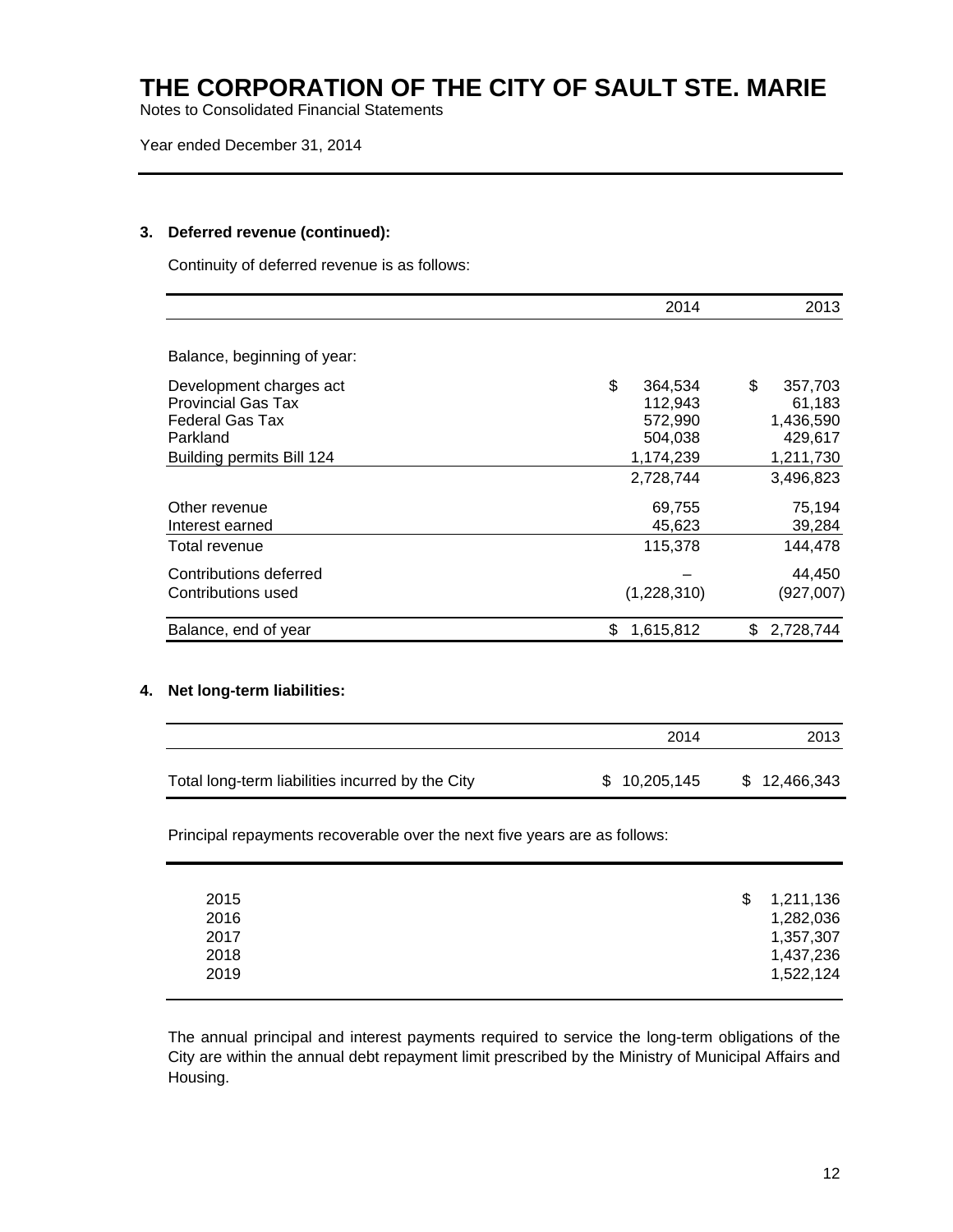Notes to Consolidated Financial Statements

Year ended December 31, 2014

### **4. Net long-term liabilities (continued):**

The long-term obligations issued in the name of the City have received approval of the Ontario Municipal board for those approved on or before December 31, 1992. Those approved after January 1, 1993 have been approved by by-law.

The above long-term debt has various maturity dates and interest rates ranging from due on demand to 2021 and 0% to 8.07% respectively.

Interest paid in the year and included in current expenses is \$607,453 (2013 - \$721,156).

#### **5. Investment in government business enterprises:**

PUC Inc. is incorporated under the laws of the Province of Ontario and provides municipal electrical distribution and other services to the residents of Sault Ste. Marie. The City owns 100% of the outstanding shares of PUC Inc. PUC Services Inc. is incorporated under the laws of the Province of Ontario and provides management, operations and maintenance services related to water, wastewater and electrical services to its related entities and other organizations. The City owns 100% of the outstanding shares of PUC Services Inc.

The following schedule reflects the combined financial information of PUC Inc. and PUC Services Inc. as at December 31:

|                                                                                                                     |     | 2014                                                            |     | 2013                                                          |
|---------------------------------------------------------------------------------------------------------------------|-----|-----------------------------------------------------------------|-----|---------------------------------------------------------------|
| <b>Financial Position:</b>                                                                                          |     |                                                                 |     |                                                               |
| <b>Current assets</b><br>Notes receivable<br>Future income tax assets<br>Capital assets<br>Regulatory assets        | \$  | 46,300,368<br>8,315,331<br>2,255,460<br>90,401,561<br>1,510,636 | \$  | 41,663,817<br>8,310,000<br>2,692,000<br>88,084,450<br>822,635 |
| <b>Total assets</b>                                                                                                 |     | \$148,783,356                                                   |     | \$141,572,902                                                 |
| <b>Current liabilities</b><br>Employee future benefit obligations<br>Notes payable<br><b>Regulatory liabilities</b> | \$  | 24,360,534<br>1,564,885<br>81,675,380<br>2,674,868              | \$  | 28,070,418<br>1,663,996<br>67,465,345<br>6,330,482            |
| <b>Total liabilities</b><br>Shareholder's equity                                                                    |     | 110,275,667<br>38,507,689                                       |     | 103,530,241<br>38,042,661                                     |
| Total liabilities and equity                                                                                        | \$. | 148,783,356                                                     | \$. | 141,572,902                                                   |

The note payable to the City of \$6,720,000 is unsecured, bears interest at 6.1% per annum, and is payable one year after demand. The note payable to the City of \$25,000,000 is unsecured, bears interest at rates negotiated periodically, currently 6.1%, and is payable one year after demand.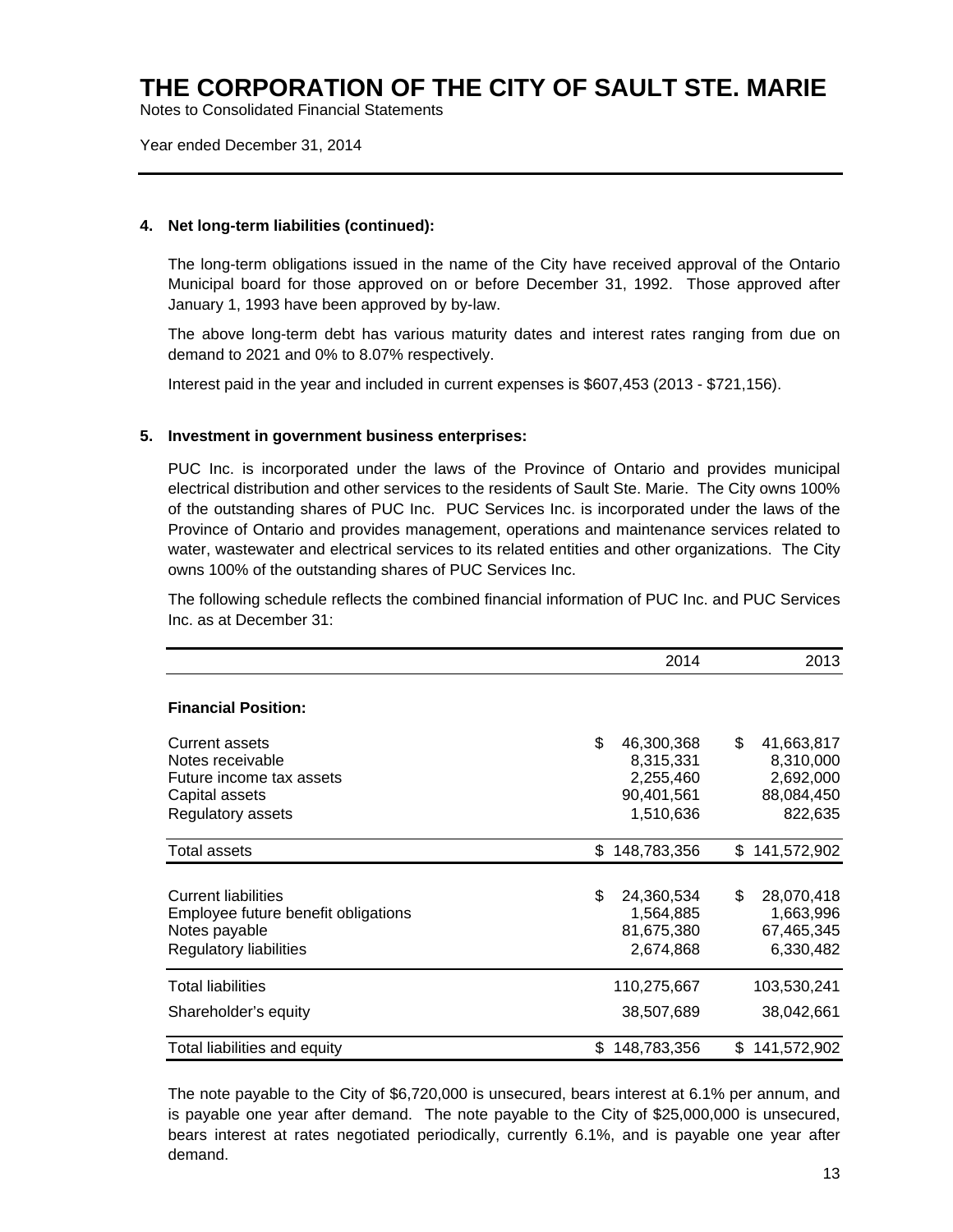Notes to Consolidated Financial Statements

Year ended December 31, 2014

|                                                                                                 | 2014                                            |     | 2013                                                    |
|-------------------------------------------------------------------------------------------------|-------------------------------------------------|-----|---------------------------------------------------------|
| <b>Results of operations:</b>                                                                   |                                                 |     |                                                         |
| Revenues<br><b>Expenses</b><br>Loss on sale of assets<br>Provision for payment in lieu of taxes | \$<br>108,079,295<br>(107, 287, 750)<br>283,563 | \$. | 108,385,718<br>(106, 986, 275)<br>(110, 632)<br>134,357 |
| Net income for the year                                                                         | \$<br>1,075,108                                 | \$  | 1,423,168                                               |
| The City's investment in government business<br>enterprises is comprised of:                    |                                                 |     |                                                         |
| Common shares<br>Special shares<br>Retained earnings                                            | \$<br>15,668,248<br>15,513,300<br>7,326,141     | \$  | 15,668,248<br>15,513,300<br>6,861,113                   |
| Equity, end of year                                                                             | 38,507,689                                      |     | 38,042,661                                              |
| Notes receivable                                                                                | 31,720,000                                      |     | 31,720,000                                              |
| Investment in government business enterprises                                                   | \$<br>70,227,689                                | \$  | 69,762,661                                              |

#### **5. Investment in government business enterprises (continued):**

#### **6. Budget figures:**

The Budget By-law adopted by Council for the 2014 year was not prepared on a basis consistent with that used to report actual results (Public Sector Accounting Standards). The budget was prepared on a modified accrual basis while Public Sector Accounting Standards now require a full accrual basis. The budget figures anticipated use surpluses accumulated in previous years to reduce current year expenses in excess of current year revenues to \$Nil. In addition, the budget expensed all tangible capital expenditures rather than including amortization expense. As a result, the budget figures presented in the consolidated statements of operations and accumulated surplus and change in net financial assets represent the financial plan adopted by Council with adjustments as follows:

|                                                             | 2014           |
|-------------------------------------------------------------|----------------|
| Adopted budget by-law for the year                          | \$             |
| Adjustments to adopted budget:                              |                |
| Debt principal repayments                                   | 2,922,442      |
| Investment in tangible capital assets                       | 20,002,338     |
| Amortization of tangible capital assets                     | (18, 213, 054) |
| Net transfer to/from reserves and other                     | 4,590,870      |
| Budget surplus per consolidated statement of operations and |                |
| accumulated surplus                                         | 9.302.596      |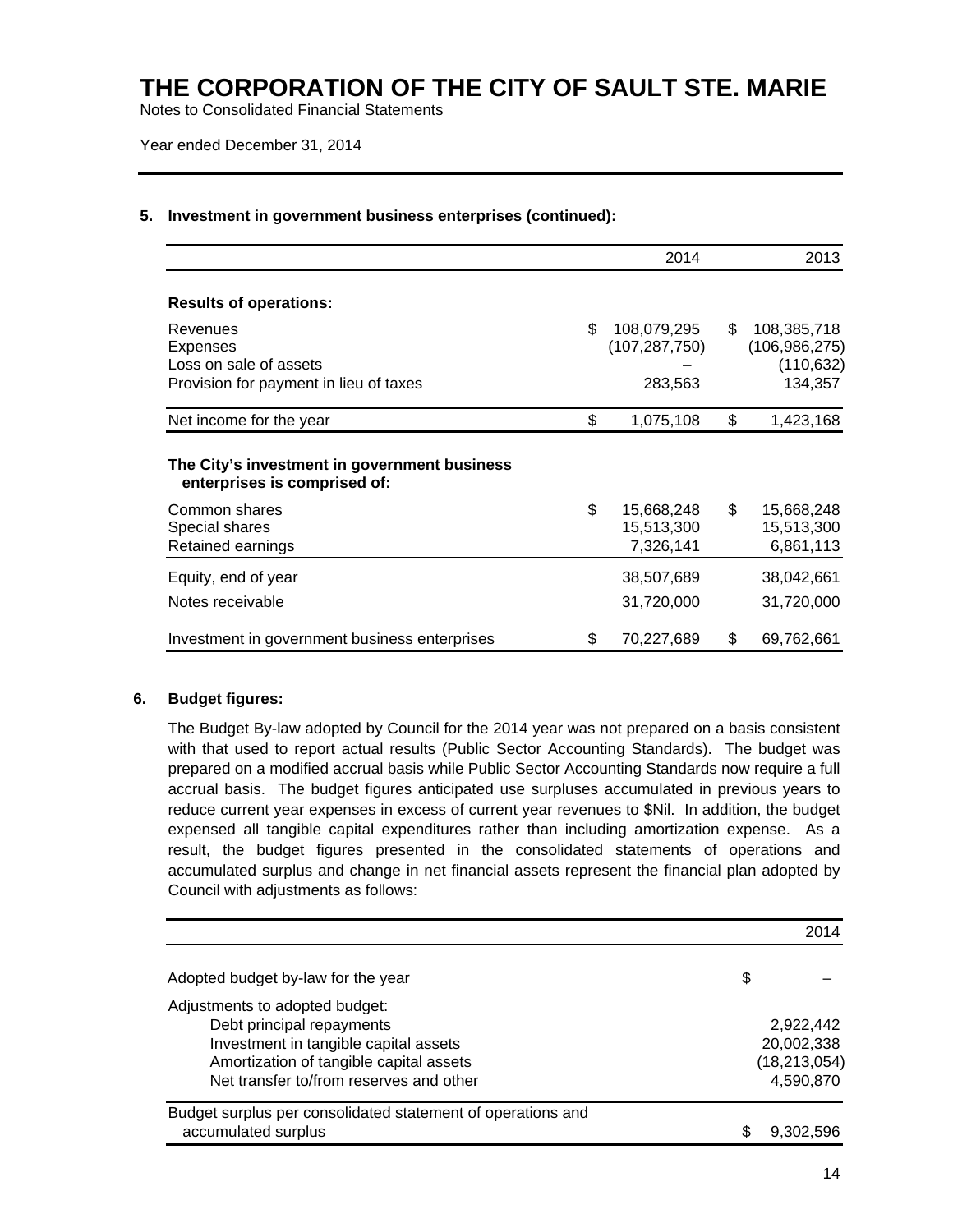Notes to Consolidated Financial Statements

Year ended December 31, 2014

### **7. Pension agreements:**

The City makes contributions to the Ontario Municipal Employees Retirement Fund ("OMERS"), which is a multi-employer plan, on behalf of all permanent, full-time members of its staff. This plan is a defined benefit plan which specifies the amount of the retirement to be received by the employees based on the length of service and rates of pay.

The amount contributed to OMERS for 2014 was \$6,741,020 (2013 - \$6,573,976) is included as an expense on the consolidated statement of operations and accumulated surplus.

### **8. Operations of school boards:**

During 2014, the City collected and transferred property taxes totaling \$19,989,744 (2013 - \$19,827,688) on behalf of area school boards.

### **9. Trust funds:**

The trust funds administered by the City amounting to \$7,436,235 (2013 - \$7,314,597) are presented in a separate financial statement of trust fund balances and operations. As such balances are held in trust by the City for the benefit of others; they are not presented as part of the City's financial position or financial activities. At December 31, 2014, the trust fund balances are comprised of:

|                                     | 2014             | 2013            |
|-------------------------------------|------------------|-----------------|
|                                     |                  |                 |
| Cemetery Care and Maintenance funds | 5,106,285<br>\$. | \$<br>4,972,901 |
| Pre-need assurance                  | 2,180,443        | 2,202,200       |
| Transit employees' pension          | 74,173           | 73,376          |
| <b>Historic Sites</b>               | 20,832           | 9,229           |
| Heritage Sault Ste. Marie           | 25,760           | 25,056          |
| Ontario Home Renewal Program        | 15,814           | 19,174          |
| <b>Cultural Endowment</b>           | 12,928           | 12,661          |
|                                     | 7,436,235        | 7,314,597       |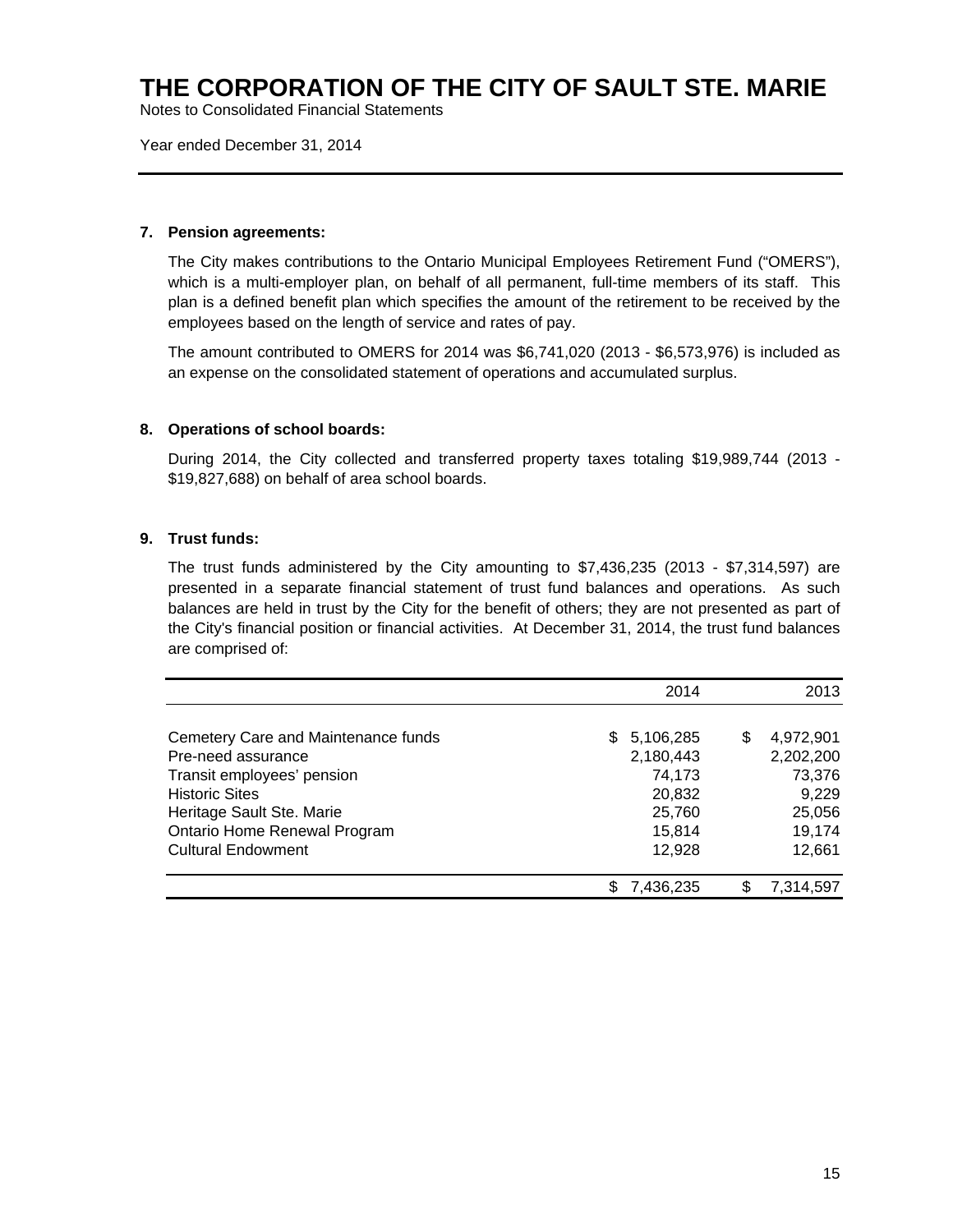Notes to Consolidated Financial Statements

Year ended December 31, 2014

### **10. Contingent liabilities:**

The City has been named in litigation matters, the outcome of which is not determinable and accordingly, no provision has been made for them in these consolidated financial statements. Should any loss result from these claims, such loss would be charged to operations in the year of resolution.

### **11. Employee future benefit obligations:**

Employee future benefits are liabilities of the City to its employees and early retirees for the following benefits earned but not taken as at December 31 are as follows:

|                                                                                      | 2014                             | 2013                       |
|--------------------------------------------------------------------------------------|----------------------------------|----------------------------|
| Future payments required to W.S.I.B.<br>Post-employment and post-retirement benefits | 13,915,142<br>S.<br>14, 162, 693 | \$13,777,315<br>13,372,659 |
| Vacation pay<br>Non-vesting sick leave benefits                                      | 7,865,209<br>1,406,090           | 7,855,257<br>1,071,236     |
| Employee future benefit obligations                                                  | \$37,349,134                     | \$36,076,467               |

#### *Post employment and post retirement benefits*

The City provides non-pension benefits to employees and retirees until they reach 65 years of age. The values that follow have been estimated based upon employee data available during the actuarial review which was completed as at December 31, 2014.

The benefit liability continuity is as follows:

|                                                             | 2014                                         | 2013                                        |
|-------------------------------------------------------------|----------------------------------------------|---------------------------------------------|
| Accrued benefit liability, January 1<br>Expense<br>Payments | 13,372,659<br>SS.<br>1,349,974<br>(559, 940) | 10,729,724<br>S.<br>3,091,135<br>(448, 200) |
| Accrued benefit liability, December 31                      | 14,162,693                                   | \$13,372,659                                |

*Significant assumptions* 

| Discount rate        | 3.50%             |
|----------------------|-------------------|
| Health cost increase | $5.00\% - 8.50\%$ |

*Non-vesting sick leave benefits* 

Sick leave benefits accrue to City employees at a rate of one and a half days per month. Unused sick days are banked and may be used in the future if sick leave is beyond yearly allocation. No cash payments are made for unused sick time upon termination or retirement.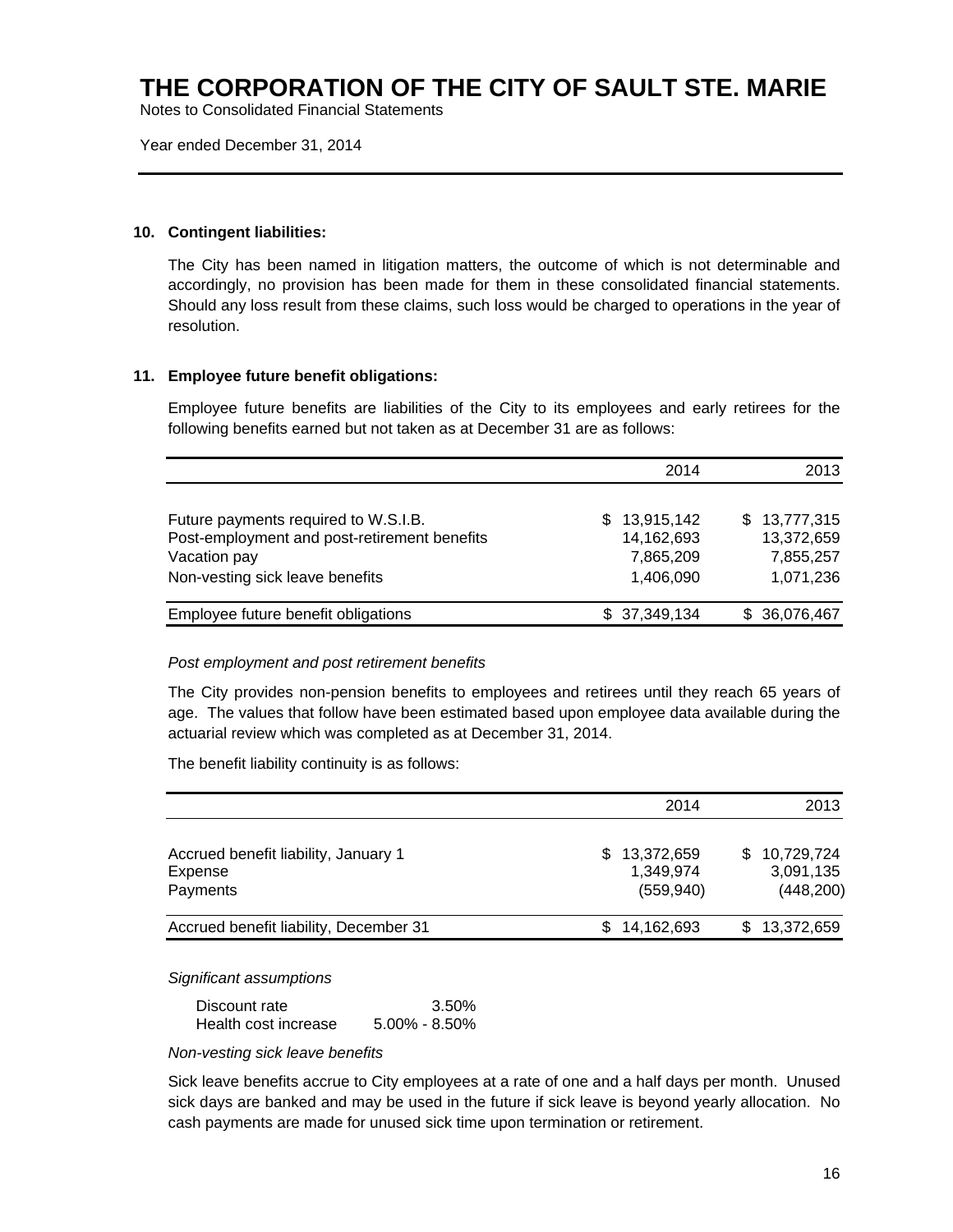Notes to Consolidated Financial Statements

Year ended December 31, 2014

### **11. Employee future benefit obligation (continued):**

### *Accrued vacation pay*

Accrued vacation pay represents the liability for vacation entitlements earned by employees but not taken as at December 31, 2014.

### *Future payments for Worker's Safety and Insurance Board (WSIB)*

Under the provisions of the Workplace Safety and Insurance Board Act, the City has elected to be treated as a Schedule 2 employer and remits payments to the WSIB as required, to fund current disability payments. An actuarial estimate of future liabilities has been completed and forms the basis for the estimated liability.

### **12. Landfill closure and post-closure liability:**

The Environmental Protection Act sets out the regulatory requirements to properly close and maintain all active and inactive landfill sites. Under environmental law, there is a requirement for closure and post-closure care of solid waste landfill sites. This requirement is to be provided for over the estimated life of the landfill site based on usage.

Landfill closure and post-closure care requirements have been defined in accordance with industry standards and include final covering and landscaping of the landfill, pumping of ground water and leachates from the site, and ongoing environmental monitoring, site inspection and maintenance. The reported liability is based on estimates and assumptions with respect to events extending over a sixty year period using the best information available to management. Future events may result in significant changes to the estimated total expenditures capacity used or total capacity and the estimated liability, and would be recognized prospectively, as a change in estimate, when applicable.

The City operates one primary landfill site, the 5th Line Landfill. The site has capacity of approximately 3,000,000 metric tons with approximately 405,000 metric tons of remaining capacity. At current average fill rates, the site has a remaining operating life of approximately 6.75 years.

It is estimated that the total net present value of the cost to close and maintain the 5th Line Landfill site is approximately \$24,125,000 (2013 - \$22,975,000). At December 31, 2014, an amount of \$20,868,067 (2013 - \$19,529,708) with respect to landfill closure and post-closure liability has been accrued and will be funded from future taxation revenues. The City has established a reserve to contribute to the cost of closing and maintaining the landfill site of \$12,175,874 (2013 - \$11,728,238).

The City will be undertaking a full Environmental Assessment of the landfill site to determine future options which may extend the operating life of the landfill.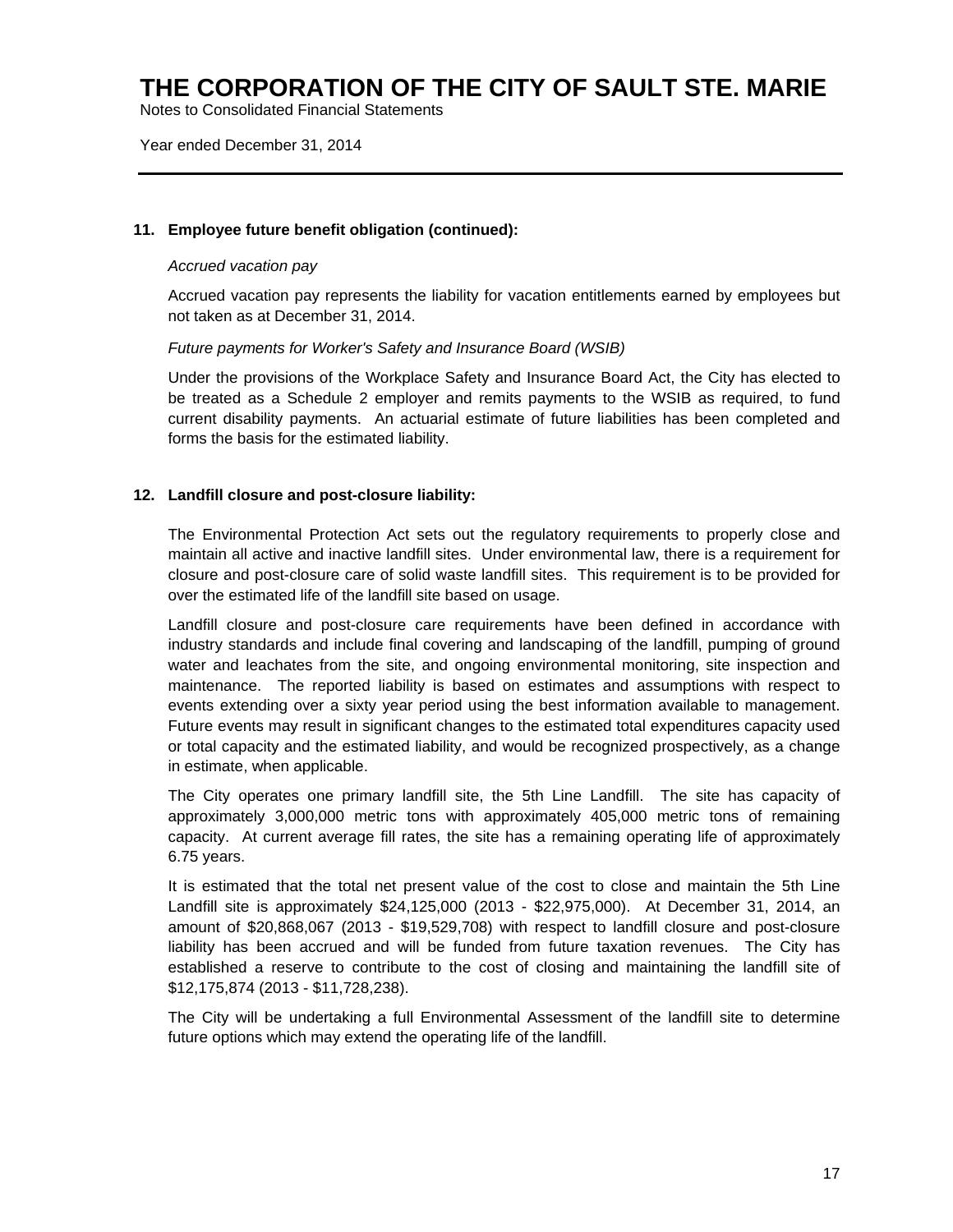Notes to Consolidated Financial Statements

Year ended December 31, 2014

### **13. Tangible capital assets**

|                                   |     |            |               |                      |                 |               |              |                |     | 2014            |
|-----------------------------------|-----|------------|---------------|----------------------|-----------------|---------------|--------------|----------------|-----|-----------------|
|                                   |     |            | Landfill and  | <b>Buildings and</b> |                 |               |              |                |     |                 |
|                                   |     |            | Land          | <b>Building</b>      |                 | Machinery and |              | Assets under   |     |                 |
|                                   |     | Land       | Improvements  | Improvements         | Infrastructure  | Equipment     | Vehicles     | Construction   |     | Total           |
| Cost                              |     |            |               |                      |                 |               |              |                |     |                 |
| Balance, beginning of the year    | \$. | 24,827,199 | 11,693,167    | 91,715,725           | 495,769,963     | 23,884,214    | 28,199,625   | 11,360,858     | \$. | 687,450,751     |
| Additions                         |     | 5,442      | 167,000       | 4,593,944            | 24,808,414      | 2,949,460     | 2,906,654    | 7,386,382      |     | 42,817,296      |
| Disposals                         |     | (38, 964)  |               |                      | (1,566,507)     | (977, 222)    | (3,223,765)  | (11, 155, 627) |     | (16,962,085)    |
| Balance, end of year              |     | 24,793,677 | 11,860,167    | 96,309,669           | 519,011,870     | 25,856,452    | 27,882,514   | 7,591,613      |     | 713,305,962     |
| <b>Accumulated Amortization</b>   |     |            |               |                      |                 |               |              |                |     |                 |
| Balance, beginning of the year    |     |            | (5,919,535)   | (30,717,630)         | (192, 628, 562) | (12,831,712)  | (15,085,212) |                |     | (257, 182, 651) |
| Disposals/transfers               |     |            |               |                      | 1,566,508       | 968,512       | 2,893,207    |                |     | 5,428,227       |
| Amortization expense              |     |            | (645, 783)    | (2, 149, 761)        | (11,531,611)    | (1,870,068)   | (2,015,831)  |                |     | (18, 213, 054)  |
| Balance, end of year              |     |            | (6, 565, 318) | (32,867,391)         | (202,593,665)   | (13,733,268)  | (14,207,836) |                |     | (269,967,478)   |
| Net book value, end of year       | \$  | 24,793,677 | 5,294,849     | 63,442,278           | 316,418,205     | 12,123,184    | 13,674,678   | 7,591,613      | \$  | 443,338,484     |
| Net book value, beginning of year | \$. | 24,827,199 | 5,773,631     | 60,998,095           | 303,141,402     | 11,052,503    | 13,114,412   | 11,360,858     | S.  | 430,268,100     |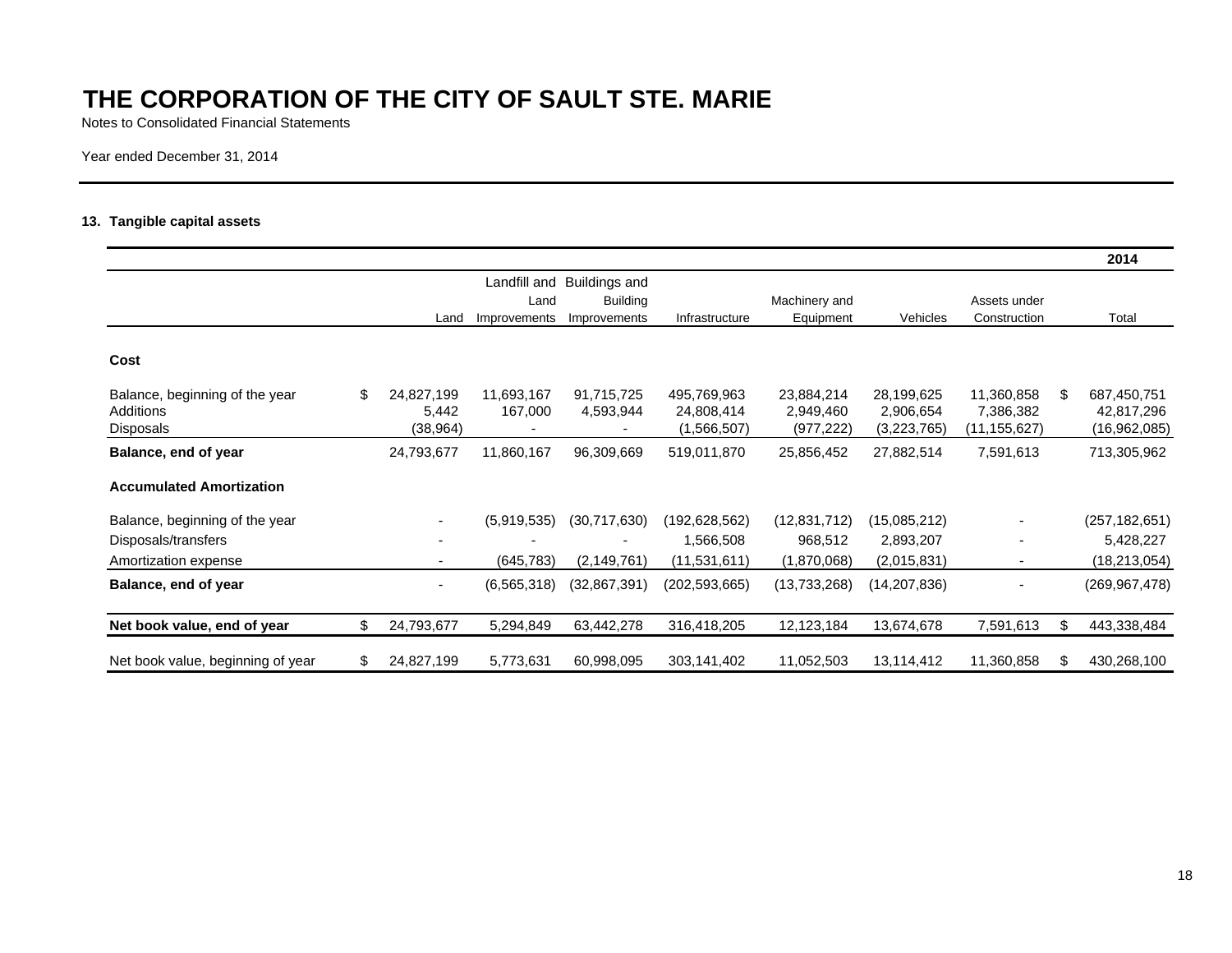Notes to Consolidated Financial Statements

Year ended December 31, 2014

### **13. Tangible capital assets (continued)**

|                                   |                  |              |                 |                 |                |              |              | 2013              |
|-----------------------------------|------------------|--------------|-----------------|-----------------|----------------|--------------|--------------|-------------------|
|                                   |                  | Landfill and | Buildings and   |                 |                |              |              |                   |
|                                   |                  | Land         | <b>Building</b> |                 | Machinery and  |              | Assets under |                   |
|                                   | Land             | Improvements | Improvements    | Infrastructure  | Equipment      | Vehicles     | Construction | Total             |
| Cost                              |                  |              |                 |                 |                |              |              |                   |
| Balance, beginning of the year    | \$<br>24,842,250 | 11,679,072   | 90,890,149      | 482,471,472     | 23,949,493     | 28,889,106   | 8,208,074    | \$<br>670,929,616 |
| <b>Additions</b>                  | 546              | 14,094       | 825,576         | 14,093,007      | 1,159,015      | 2,054,436    | 8,741,715    | 26,888,389        |
| Disposals                         | (15, 597)        |              |                 | (794,516)       | (1,224,293)    | (2,743,917)  | (5,588,931)  | (10,367,254)      |
| Balance, end of year              | 24,827,199       | 11,693,166   | 91,715,725      | 495,769,963     | 23,884,215     | 28,199,625   | 11,360,858   | 687,450,751       |
| <b>Accumulated Amortization</b>   |                  |              |                 |                 |                |              |              |                   |
| Balance, beginning of the year    |                  | (5,277,327)  | (28,668,897)    | (182, 279, 882) | (12, 183, 071) | (15,859,994) |              | (244, 269, 171)   |
| Disposals/transfers               |                  |              |                 | 794,517         | 1,176,017      | 2,696,194    |              | 4,666,728         |
| Amortization expense              |                  | (642, 208)   | (2,048,733)     | (11, 143, 196)  | (1,824,658)    | (1,921,413)  |              | (17,580,208)      |
| Balance, end of year              |                  | (5,919,535)  | (30,717,630)    | (192,628,561)   | (12, 831, 712) | (15,085,213) |              | (257, 182, 651)   |
| Net book value, end of year       | \$<br>24,827,199 | 5,773,631    | 60,998,095      | 303,141,402     | 11,052,503     | 13,114,412   | 11,360,858   | \$<br>430,268,100 |
| Net book value, beginning of year | \$<br>24,842,250 | 6,401,744    | 62,221,252      | 300,191,590     | 11,766,422     | 13,029,112   | 8,208,074    | \$<br>426,660,444 |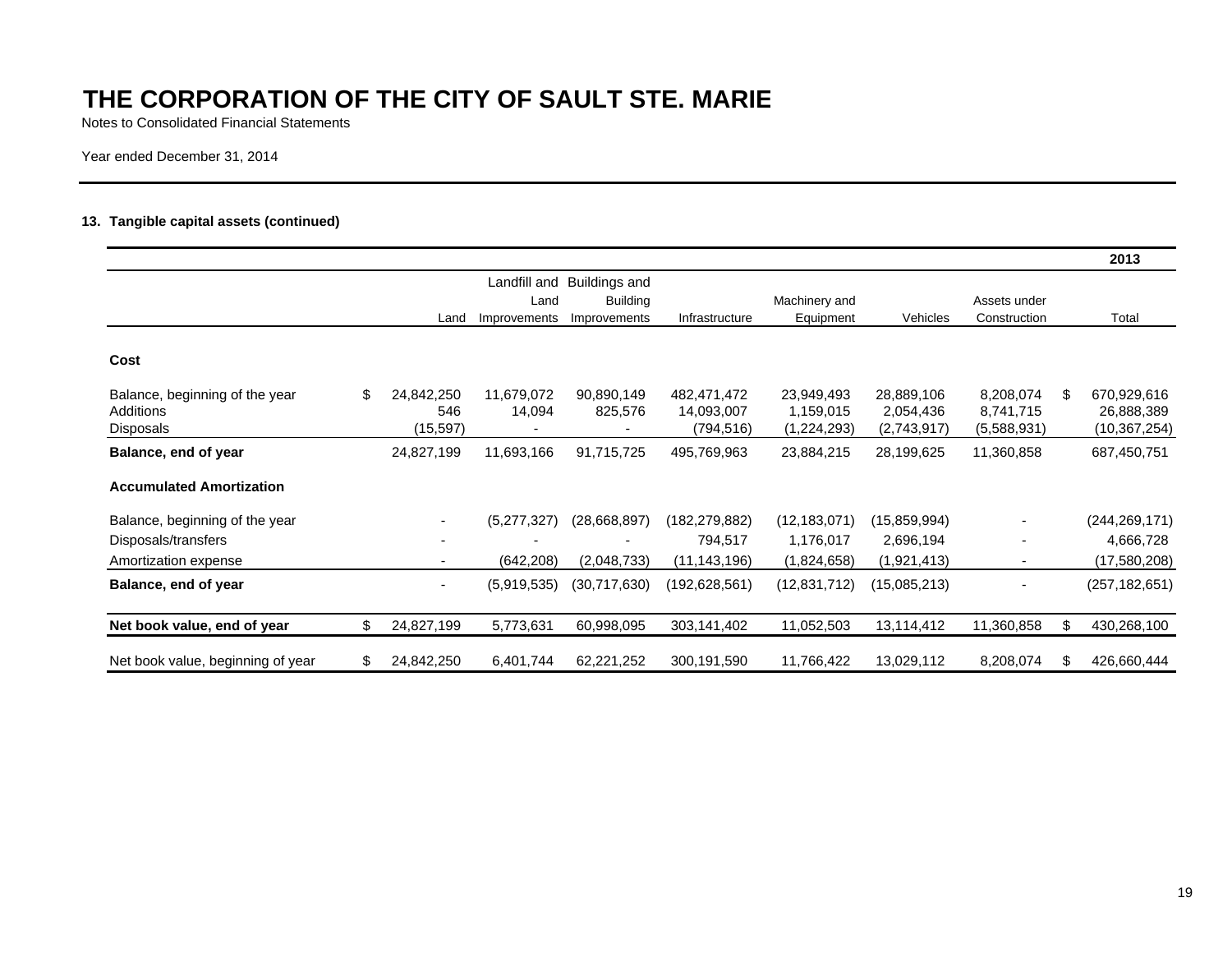Notes to Consolidated Financial Statements

Year ended December 31, 2014

#### **13. Tangible capital assets (continued):**

a) Assets under construction:

Assets under construction having a value of \$7,591,613 (2013 - \$11,360,858) have not been amortized. Amortization of these assets will commence when the asset is put into service.

b) Contributed tangible capital assets:

Contributed capital assets have been recognized at fair market value at the date of contribution. The value of contributed assets received during the year was \$2,798,682 (2013 - \$916,706) comprised of water infrastructure, land and roads infrastructure.

c) Tangible capital assets disclosed at nominal values:

Where an estimate of fair value could not be made, the tangible capital asset was recognized at a nominal value.

d) Works of art and historical treasures:

The City manages and controls various works of art and non-operational historical cultural assets including buildings, artifacts, paintings and sculptures located at City sites and public display areas. These assets are not recorded as tangible capital assets and are not amortized.

e) Write-down of tangible capital assets:

The write-down of tangible capital assets during the year was \$Nil (2013 - \$Nil).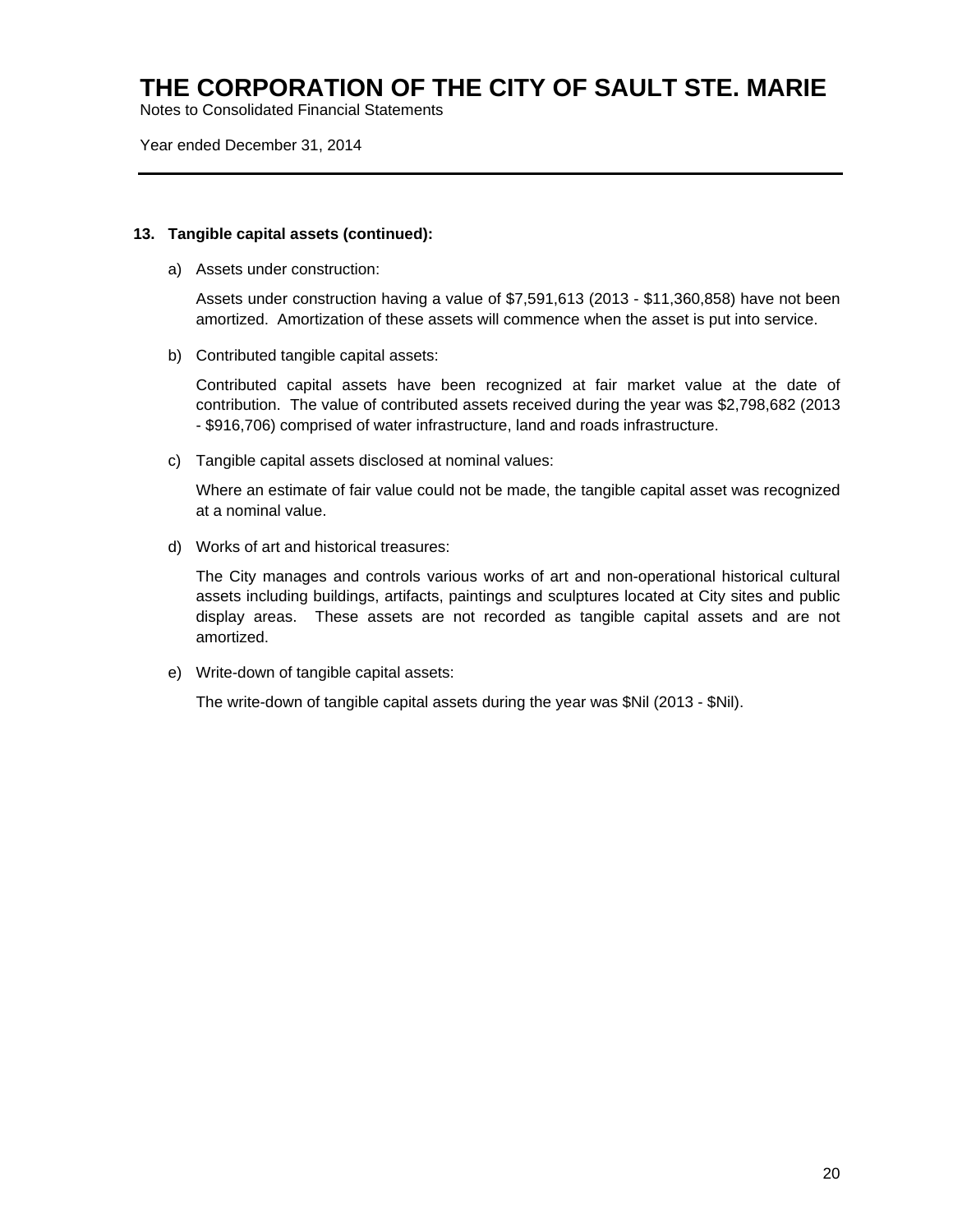Notes to Consolidated Financial Statements

#### Year ended December 31, 2014

#### **14. Accumulated surplus:**

Accumulated surplus consists of individual fund surplus and reserves and reserve funds as follows:

|                                                          | 2014           | 2013           |
|----------------------------------------------------------|----------------|----------------|
|                                                          |                |                |
| Surplus:                                                 |                |                |
| Invested in tangible capital assets                      | \$443,338,484  | \$430,268,100  |
| Invested in government business enterprises              | 70,227,688     | 69,762,660     |
| Other                                                    | 23,962,364     | 24,080,286     |
| Unfunded                                                 |                |                |
| Net long-term liabilities                                | (10, 205, 145) | (12, 466, 343) |
| Landfill closure costs                                   | (20, 868, 067) | (19,529,708)   |
| Employee benefits                                        | (37, 349, 134) | (36,076,467)   |
| <b>Total surplus</b>                                     | 469,106,190    | 456,038,528    |
| Reserves set aside for specific purpose by Council:      |                |                |
| Working capital                                          | 1,081,007      | 1,081,007      |
| Acquisition of tangible capital assets                   | 3,680,142      | 4,708,648      |
| Planning and development                                 | 922,579        | 872,191        |
| Parking facilities                                       | 3,614          | 3,614          |
| Other programs                                           | 8,858,072      | 7,739,114      |
| Waste disposal site                                      | 12,175,874     | 11,728,238     |
| <b>Total reserves</b>                                    | 26,721,288     | 26,132,812     |
| Reserve funds set aside for specific purpose by Council: |                |                |
| Sewage plants                                            | 510,982        | 497,484        |
| Cemetery development                                     | 1,338,631      | 1,269,445      |
| Industrial land                                          | 45,722         | 45,238         |
| Property purchases                                       | 1,389,906      | 1,243,115      |
| Hospital development                                     | 466,845        | 544,376        |
| Other programs                                           | 235,677        | 153,094        |
| Total reserve funds                                      | 3,987,763      | 3,752,752      |
|                                                          | \$499,815,241  | \$485,924,092  |

#### **15. Government grants:**

The City recognizes the transfer of government funding as expenses or revenues in the period that the events giving rise to the transfer occurred. The transfers reported on the consolidated statement of operations and accumulated surplus are:

|                   | 2014         | 2013         |
|-------------------|--------------|--------------|
| Revenue:          |              |              |
| Provincial grants | \$24,979,332 | \$23,079,164 |
| Federal grants    | 5,752,720    | 6,207,759    |
| Total revenues    | \$30,732,052 | \$29,286,923 |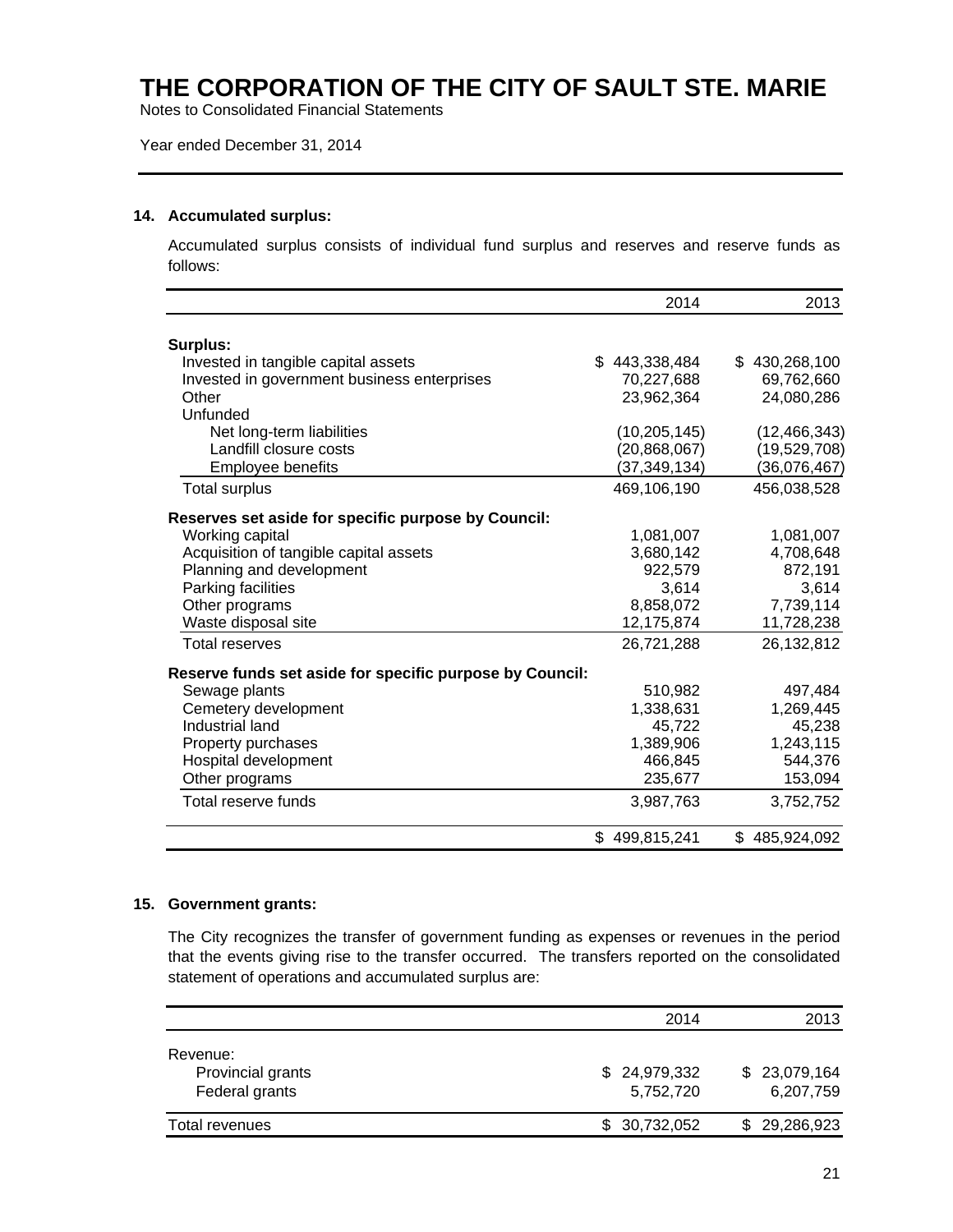Notes to Consolidated Financial Statements

Year ended December 31, 2014

#### **16. Segmented information:**

The City is a diversified municipal government institution that provides a wide range of services to its citizens. City services are provided by departments and certain departments have been separately disclosed in the segmented information, along with the services they provide. These departments are:

### **General Government**

General Government is comprised of City Council, the Chief Administrators' Office (CAO), Clerks Department, Legal Department, Human Resources Department and the Finance Department. Each of these departments provides program support to various other areas.

The Chief Administrators' Office is charged with the responsibility of coordinating the work of all municipal departments and ensuring that those departments carry out the policies and directions given by City Council.

The Clerks Departments' primary task is to function as the corporate secretary to City Council, ensuring that all Council Agendas, Minutes of proceedings, resolutions, decisions, voting, records, and accounts are recorded, documented and certified.

The Legal Department is responsible for the preparation of by-laws, deeds, leases, agreements and other legal documents, as well as property management for the City in regards to purchases, sales, leasing, easements and related agreements. Prosecutions and administration of Provincial Offences Act is also part of their responsibility.

The Human Resources Department is charged with negotiation and administration of all collective agreements as well as all facets of employment and employee benefits.

The Finance Department is responsible for the City's general financial management and budget preparation. The department is comprised of financial administration, accounting, tax and licensing, purchasing and information technology.

#### **Fire Services**

Fire Services is responsible to provide fire suppression service; fire prevention programs; training and education related to prevention, detection or extinguishment of fires. It is also responsible, through its Emergency Medical Services, for pre-hospital emergency paramedical care and the transport of the sick and injured.

#### **Police Services**

The mandate of the Police Services is to ensure the safety of the lives and property of citizens; preserve the peace and good order; prevent crimes from occurring; detect offenders; and enforce the law.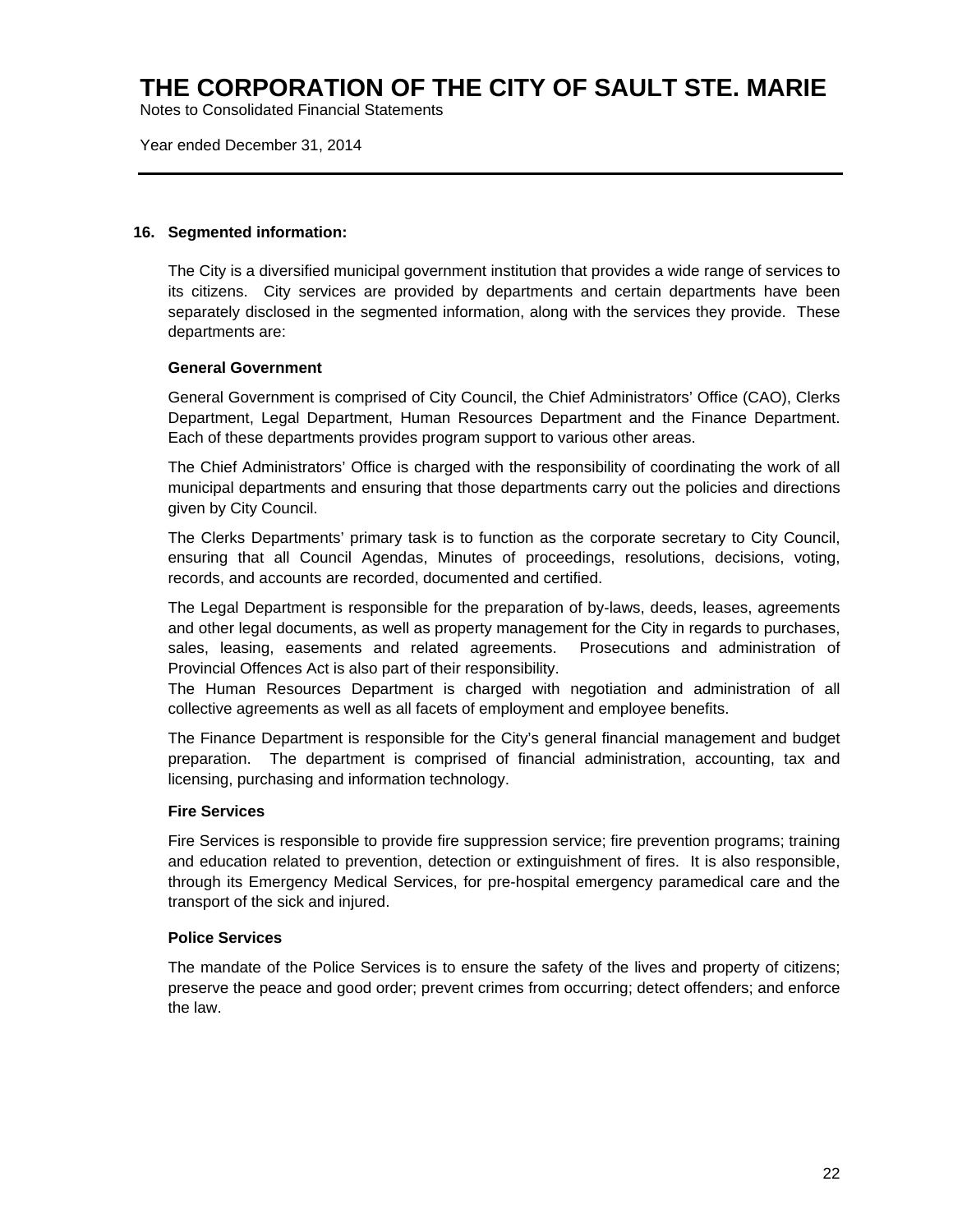Notes to Consolidated Financial Statements

Year ended December 31, 2014

### **16. Segmented information (continued):**

### **Engineering and Planning**

The Engineering and Planning Department provides diverse services. It manages urban development for business interests, environmental concerns, local neighborhoods and the downtown through city planning and community development. It ensures the quality of building construction and maintenance of properties through enforcement of construction codes, building standards and by-law for the protection of occupants. It facilitates economic development by providing services for the approval of all land development plans, the application of enforcement of zoning by-laws and the processing of building permit applications

### **Public Works and Transportation**

The Public Works and Transportation Department is responsible for maintenance of municipal infrastructure, such as streets, sewers, transit, parks and cemeteries. The department provides solid waste management through refuse collection, recycling programs, and sanitary landfill management. The department is also responsible for traffic control, including signage, signals and pavement markings.

### **Community Services**

The Community Services Department provides public services in the area of recreation and culture. In addition it is responsible for the operations of the City-run Day Nurseries and Community Centres.

### **Social Services**

The Social Services Department provides administration support to the Sault Ste. Marie District Social Services Administration Board. This includes assisting in the development of client action plans designed to facilitate financial independence; providing employment resources to assist consumers in the transition to self-sufficiency; coordination of community child care services; administering and managing the Rent-Geared-to-Income Public Housing Portfolio and central administration and coordination for the Rent Supplement Program and the Non-Profit and Cooperative Housing Developments.

For each reported segment, revenues and expenses include both amounts that are directly attributable to the segment and amounts that are allocation on a reasonable basis. Therefore certain allocation methodologies are employed in the preparation of segmented financial information.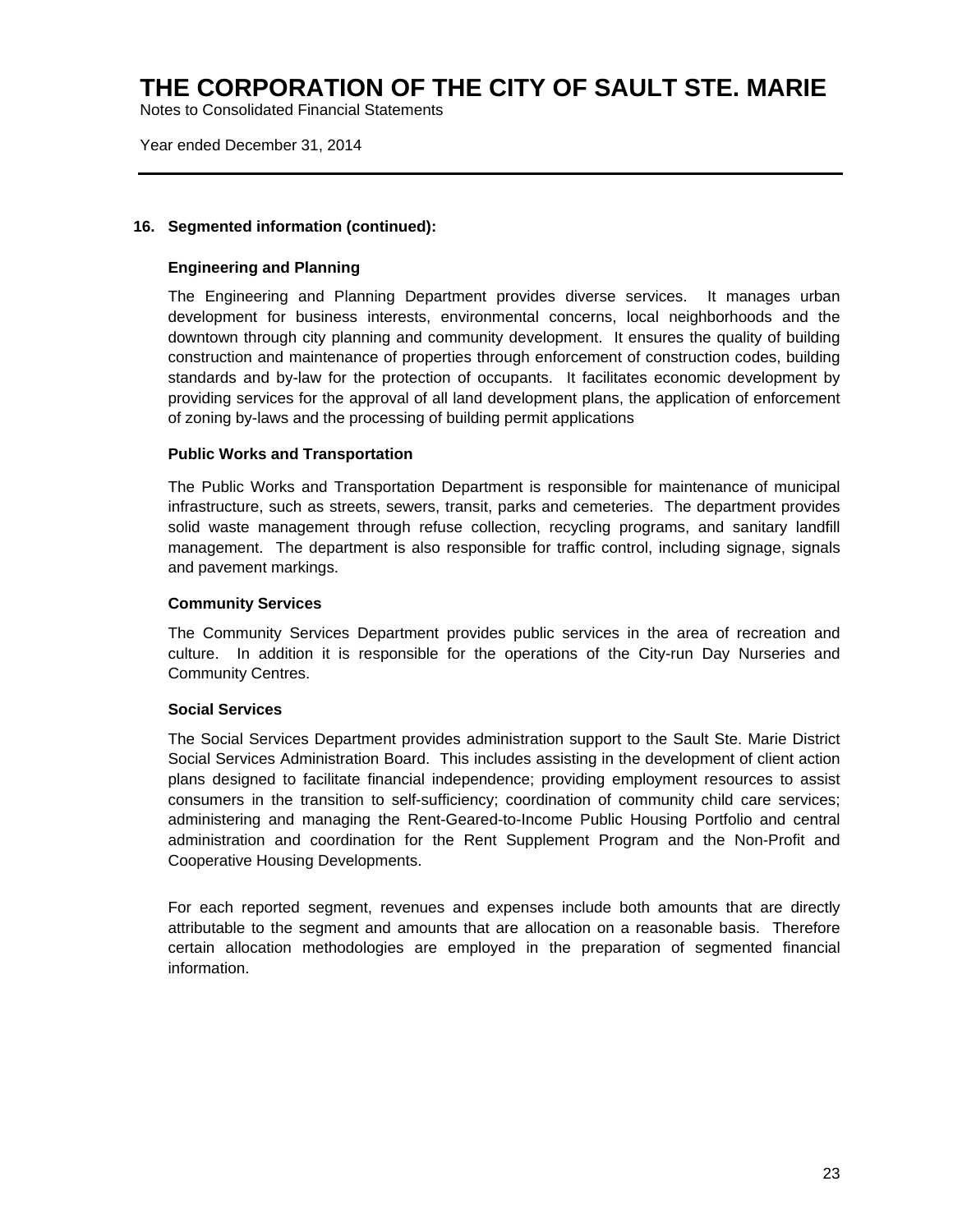Notes to Consolidated Financial Statements

Year ended December 31, 2014

#### **16. Segmented disclosure (continued):**

|                                           |                  |            |                          |             |                             |            |            |                 | 2014              |
|-------------------------------------------|------------------|------------|--------------------------|-------------|-----------------------------|------------|------------|-----------------|-------------------|
|                                           |                  |            |                          |             | <b>Public Works</b>         |            |            | Government      |                   |
|                                           | General          | Fire       | Police                   | Engineering | and                         | Community  | Social     | <b>Business</b> |                   |
|                                           | Government       | Services   | Services                 |             | and Planning Transportation | Services   | Services   | Enterprises     | Total             |
|                                           |                  |            |                          |             |                             |            |            |                 |                   |
| Revenue:                                  |                  |            |                          |             |                             |            |            |                 |                   |
| Taxation                                  | \$<br>11,824,741 | 11,329,452 | 22,315,521               | 8,887,616   | 29,215,658                  | 9,587,271  | 13,838,363 | $\sim$          | 106,998,622<br>\$ |
| Fees and user charges                     | 2,553,838        | 4,576,241  | 471,420                  | 32,041,249  | 7,006,235                   | 5,629,985  | 8,405,808  | $\blacksquare$  | 60,684,776        |
| Government grants                         | 2,505,149        | 1,677,069  | 3,798,529                | 10,640,265  | 5,807,777                   | 3,515,544  | 2,787,719  |                 | 30,732,052        |
| Investment income                         | 6,926,050        | 110        | $\blacksquare$           | 43,497      | 33,729                      | 83,374     |            |                 | 7,086,760         |
| Other                                     | 1,363,154        | 447        | 94,050                   | 4,721,634   |                             | 407,726    | 2,275      |                 | 6,589,286         |
| Gain (loss) on disposal of capital assets | 228,405          | (85, 517)  |                          | (185)       | 119,431                     |            |            |                 | 262,134           |
| PUC Inc. operating results                |                  |            |                          |             |                             |            |            | 1,075,108       | 1,075,108         |
|                                           | 25,401,337       | 17,497,802 | 26,679,520               | 56,334,076  | 42,182,830                  | 19,223,900 | 25.034.165 | 1,075,108       | 213,428,738       |
| Expenses:                                 |                  |            |                          |             |                             |            |            |                 |                   |
| Salaries, wages and employee benefits     | 7,596,280        | 16,283,218 | 22,503,271               | 8,800,239   | 25,184,811                  | 9,082,234  | 7,466,573  |                 | 96,916,626        |
| <b>Materials</b>                          | 2,614,658        | 779,775    | 2,204,359                | 20,423,349  | 11,645,099                  | 3,042,232  | 372,546    |                 | 41,082,018        |
| Contracted services                       |                  | 399.439    | 1,022,404                | 8,385,601   | 3,757,596                   | 2,171,135  | 126,069    | $\blacksquare$  | 15,862,244        |
| Rents and financial                       | 2,742,666        | 4,715      | 83,340                   | 99,951      | 8,783                       | 768,911    | 238,151    |                 | 3,946,517         |
| Grants to others                          | 26,428           |            | $\overline{\phantom{a}}$ | 3,247,313   |                             | 2,700,008  | 16,850,381 |                 | 22,824,130        |
| Contribution to new hospital              | 693,000          |            |                          |             | $\overline{\phantom{0}}$    |            |            |                 | 693,000           |
| Amortization of tangible capital assets   | 430,506          | 373,910    | 648,163                  | 12,291,751  | 2,376,796                   | 1,977,770  | 114,158    | $\blacksquare$  | 18,213,054        |
|                                           | 14,103,538       | 17.841.057 | 26.461.537               | 53,248,204  | 42,973,085                  | 19,742,290 | 25,167,878 | $\blacksquare$  | 199,537,589       |
|                                           |                  |            |                          |             |                             |            |            |                 |                   |
| Annual surplus (deficit)                  | 11,297,799       | (343, 255) | 217,983                  | 3,085,872   | (790, 255)                  | (518, 390) | (133, 713) | 1,075,108       | 13,891,149<br>£.  |